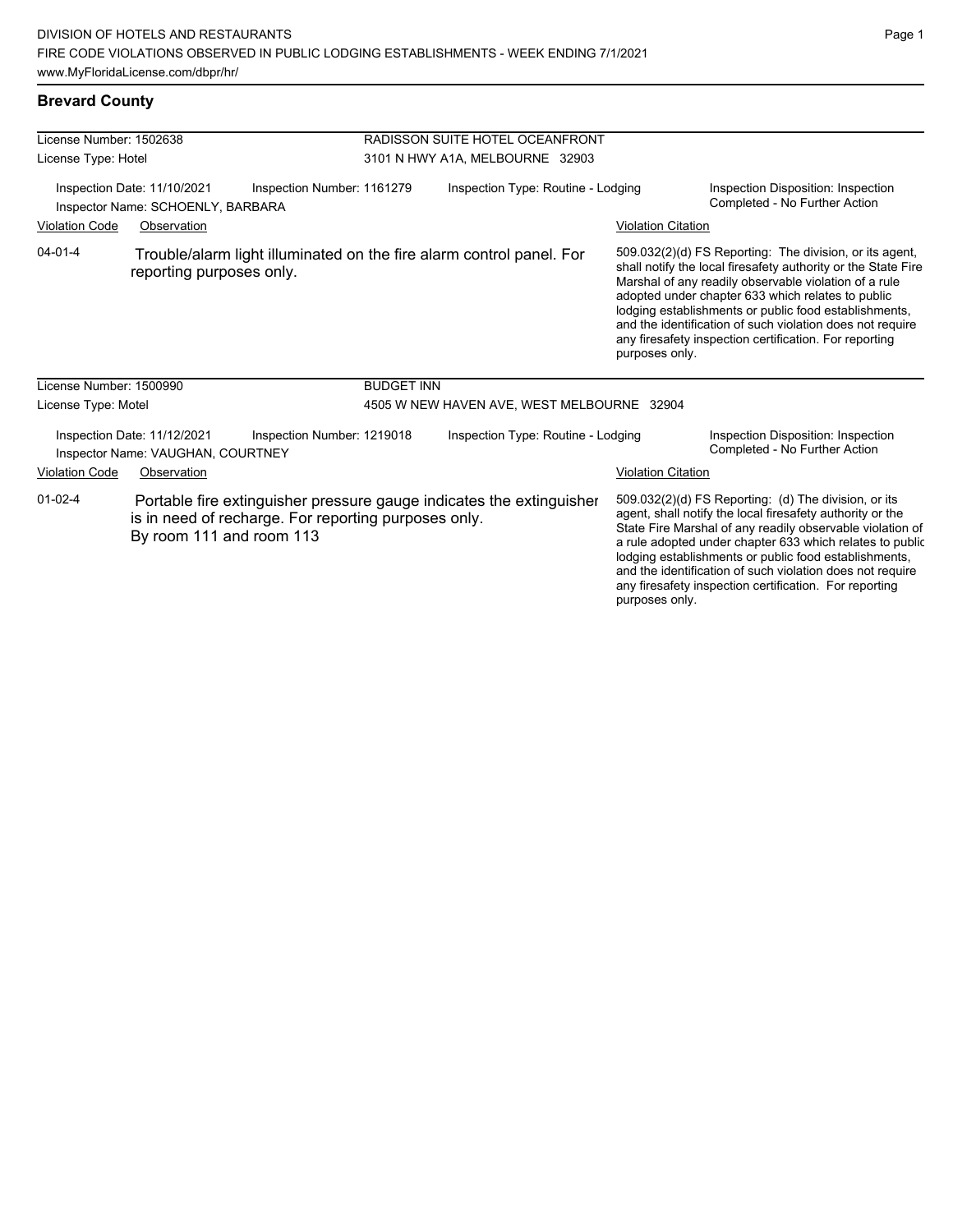# **Broward County**

| License Number: 1620899 |                                                                                 |                                                                                                                                                 | <b>BURMA INVESTMENT GROUP CORP</b>      |                           |                                                                                                                                                                                                                                                                                                                                                                                                                            |  |  |
|-------------------------|---------------------------------------------------------------------------------|-------------------------------------------------------------------------------------------------------------------------------------------------|-----------------------------------------|---------------------------|----------------------------------------------------------------------------------------------------------------------------------------------------------------------------------------------------------------------------------------------------------------------------------------------------------------------------------------------------------------------------------------------------------------------------|--|--|
| License Type: Motel     |                                                                                 |                                                                                                                                                 | 709 NE 2 CT 1-9, HALLANDALE BEACH 33009 |                           |                                                                                                                                                                                                                                                                                                                                                                                                                            |  |  |
|                         | Inspection Date: 11/08/2021<br>Inspector Name: GANPAT, INDAR                    | Inspection Number: 1218347                                                                                                                      | Inspection Type: Routine - Lodging      |                           | Inspection Disposition: Inspection<br>Completed - No Further Action                                                                                                                                                                                                                                                                                                                                                        |  |  |
| <b>Violation Code</b>   | Observation                                                                     |                                                                                                                                                 |                                         | <b>Violation Citation</b> |                                                                                                                                                                                                                                                                                                                                                                                                                            |  |  |
| $01-03-4$               | Next to unit #5                                                                 | Portable fire extinguisher missing from it's designated location (sign<br>present indicating designated location). For reporting purposes only. |                                         | purposes only.            | 509.032(2)(d) FS Reporting: (d) The division, or its<br>agent, shall notify the local firesafety authority or the<br>State Fire Marshal of any readily observable violation of<br>a rule adopted under chapter 633 which relates to public<br>lodging establishments or public food establishments,<br>and the identification of such violation does not require<br>any firesafety inspection certification. For reporting |  |  |
| License Number: 1620712 |                                                                                 |                                                                                                                                                 | <b>HOLLYWOOD BEACH MARRIOTT</b>         |                           |                                                                                                                                                                                                                                                                                                                                                                                                                            |  |  |
| License Type: Hotel     |                                                                                 |                                                                                                                                                 | 2501 N OCEAN DR, HOLLYWOOD 33019        |                           |                                                                                                                                                                                                                                                                                                                                                                                                                            |  |  |
| <b>Violation Code</b>   | Inspection Date: 11/10/2021<br>Inspector Name: MARTINEZ, RHEANNE<br>Observation | Inspection Number: 1161734                                                                                                                      | Inspection Type: Routine - Lodging      | <b>Violation Citation</b> | Inspection Disposition: Inspection<br>Completed - No Further Action                                                                                                                                                                                                                                                                                                                                                        |  |  |
| $01 - 02 - 4$           | extinguisher next to room #727.                                                 | Portable fire extinguisher pressure gauge indicates the extinguisher<br>is in need of recharge. For reporting purposes only. Observed at fire   |                                         | purposes only.            | 509.032(2)(d) FS Reporting: (d) The division, or its<br>agent, shall notify the local firesafety authority or the<br>State Fire Marshal of any readily observable violation of<br>a rule adopted under chapter 633 which relates to public<br>lodging establishments or public food establishments,<br>and the identification of such violation does not require<br>any firesafety inspection certification. For reporting |  |  |
| License Number: 1619991 |                                                                                 |                                                                                                                                                 | HOME 2 SUITES MIRAMAR-FORT LAUDERDALE   |                           |                                                                                                                                                                                                                                                                                                                                                                                                                            |  |  |
| License Type: Hotel     |                                                                                 |                                                                                                                                                 | 2800 SW 149 AVE, MIRAMAR 33027-4159     |                           |                                                                                                                                                                                                                                                                                                                                                                                                                            |  |  |
|                         | Inspection Date: 11/10/2021<br>Inspector Name: MARTINEZ, RHEANNE                | Inspection Number: 1161800                                                                                                                      | Inspection Type: Routine - Lodging      |                           | Inspection Disposition: Inspection<br>Completed - No Further Action                                                                                                                                                                                                                                                                                                                                                        |  |  |
| <b>Violation Code</b>   | Observation                                                                     |                                                                                                                                                 |                                         | <b>Violation Citation</b> |                                                                                                                                                                                                                                                                                                                                                                                                                            |  |  |
| $01 - 02 - 4$           | extinguisher next to room #124.                                                 | Portable fire extinguisher pressure gauge indicates the extinguisher<br>is in need of recharge. For reporting purposes only. Observed at fire   |                                         | purposes only.            | 509.032(2)(d) FS Reporting: (d) The division, or its<br>agent, shall notify the local firesafety authority or the<br>State Fire Marshal of any readily observable violation of<br>a rule adopted under chapter 633 which relates to public<br>lodging establishments or public food establishments,<br>and the identification of such violation does not require<br>any firesafety inspection certification. For reporting |  |  |
| License Number: 1601880 |                                                                                 |                                                                                                                                                 | THE ROYAL PALMS RESORT & SPA            |                           |                                                                                                                                                                                                                                                                                                                                                                                                                            |  |  |
| License Type: Motel     |                                                                                 |                                                                                                                                                 | 717 BREAKERS AVE, FORT LAUDERDALE 33304 |                           |                                                                                                                                                                                                                                                                                                                                                                                                                            |  |  |
|                         | Inspection Date: 11/10/2021<br>Inspector Name: BRANN, JUSTIN                    | Inspection Number: 1219121                                                                                                                      | Inspection Type: Routine - Lodging      |                           | Inspection Disposition: Inspection<br>Completed - No Further Action                                                                                                                                                                                                                                                                                                                                                        |  |  |
| <b>Violation Code</b>   | Observation                                                                     |                                                                                                                                                 |                                         | <b>Violation Citation</b> |                                                                                                                                                                                                                                                                                                                                                                                                                            |  |  |
| $04 - 01 - 4$           | reporting purposes only.<br>**Corrective Action Taken**                         | Trouble/alarm light illuminated on the fire alarm control panel. For<br>Inspector will email inspection report to Fire Marshall for review.     |                                         | purposes only.            | 509.032(2)(d) FS Reporting: The division, or its agent,<br>shall notify the local firesafety authority or the State Fire<br>Marshal of any readily observable violation of a rule<br>adopted under chapter 633 which relates to public<br>lodging establishments or public food establishments,<br>and the identification of such violation does not require<br>any firesafety inspection certification. For reporting     |  |  |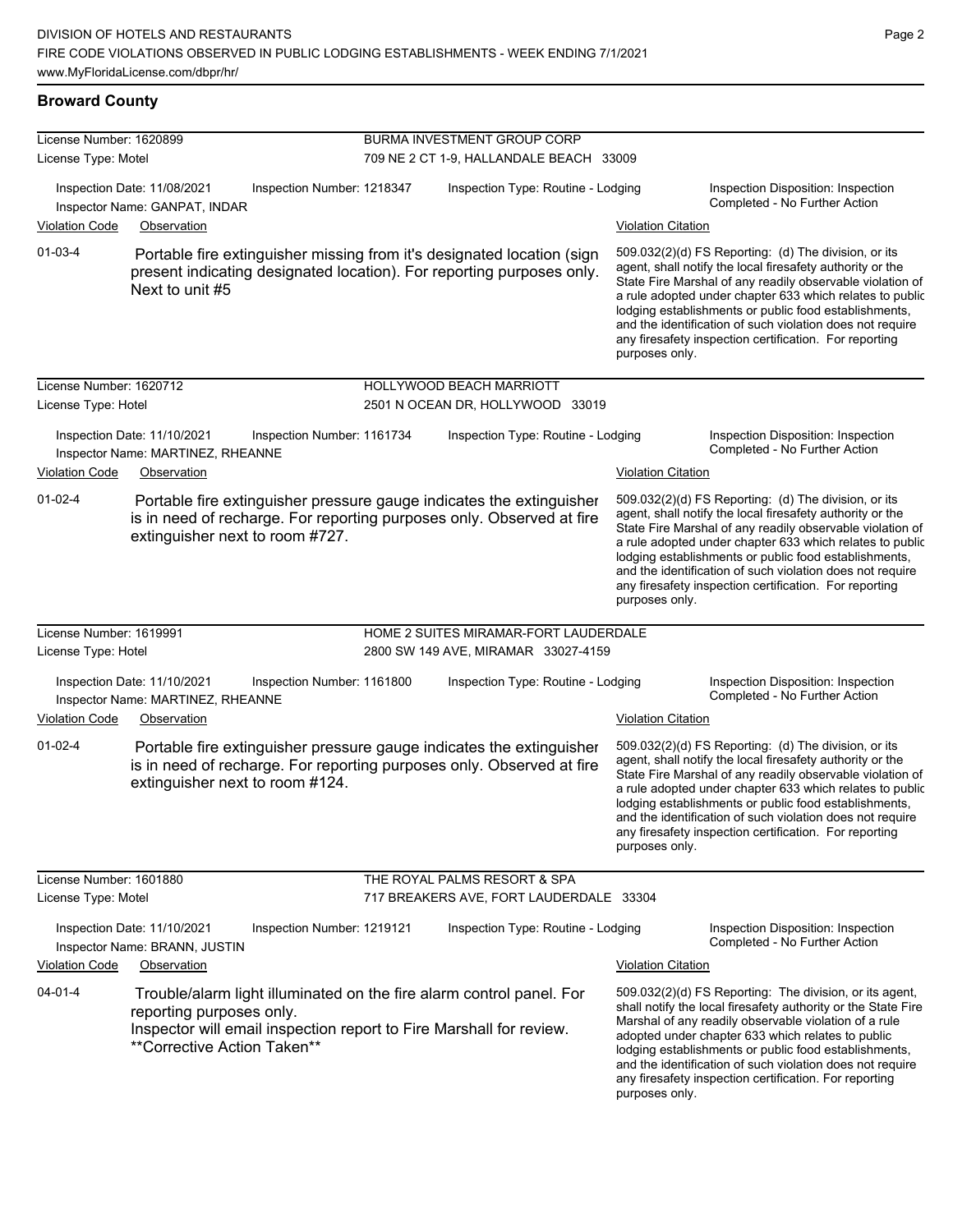#### **Broward County**

| License Number: 1604111                                                                                                                                                         |                                                              | <b>TRAVELODGE</b>                                                                                                                     |                                                                                                                                                                                                                                                                                                                                                                                                                            |                           |                                                                                                                                                                                                                                                                                                                                                                  |  |
|---------------------------------------------------------------------------------------------------------------------------------------------------------------------------------|--------------------------------------------------------------|---------------------------------------------------------------------------------------------------------------------------------------|----------------------------------------------------------------------------------------------------------------------------------------------------------------------------------------------------------------------------------------------------------------------------------------------------------------------------------------------------------------------------------------------------------------------------|---------------------------|------------------------------------------------------------------------------------------------------------------------------------------------------------------------------------------------------------------------------------------------------------------------------------------------------------------------------------------------------------------|--|
| License Type: Motel                                                                                                                                                             |                                                              |                                                                                                                                       | 1251 E SUNRISE BLVD, FORT LAUDERDALE 33304-2810                                                                                                                                                                                                                                                                                                                                                                            |                           |                                                                                                                                                                                                                                                                                                                                                                  |  |
| Inspection Date: 11/08/2021<br>Inspector Name: BRANN, JUSTIN                                                                                                                    |                                                              | Inspection Number: 1218524                                                                                                            | Inspection Type: Routine - Lodging                                                                                                                                                                                                                                                                                                                                                                                         |                           | Inspection Disposition: Inspection<br>Completed - No Further Action                                                                                                                                                                                                                                                                                              |  |
| <b>Violation Code</b><br>Observation                                                                                                                                            |                                                              |                                                                                                                                       |                                                                                                                                                                                                                                                                                                                                                                                                                            | <b>Violation Citation</b> |                                                                                                                                                                                                                                                                                                                                                                  |  |
| $01 - 02 - 4$<br>Portable fire extinguisher pressure gauge indicates the extinguisher<br>is in need of recharge. For reporting purposes only.<br>By Room 218.<br>purposes only. |                                                              |                                                                                                                                       | 509.032(2)(d) FS Reporting: (d) The division, or its<br>agent, shall notify the local firesafety authority or the<br>State Fire Marshal of any readily observable violation of<br>a rule adopted under chapter 633 which relates to public<br>lodging establishments or public food establishments,<br>and the identification of such violation does not require<br>any firesafety inspection certification. For reporting |                           |                                                                                                                                                                                                                                                                                                                                                                  |  |
| License Number: 1603352                                                                                                                                                         |                                                              | <b>SKY MOTEL</b>                                                                                                                      |                                                                                                                                                                                                                                                                                                                                                                                                                            |                           |                                                                                                                                                                                                                                                                                                                                                                  |  |
| License Type: Motel                                                                                                                                                             |                                                              |                                                                                                                                       | 1531 SW 26 ST, FORT LAUDERDALE 33315-2214                                                                                                                                                                                                                                                                                                                                                                                  |                           |                                                                                                                                                                                                                                                                                                                                                                  |  |
|                                                                                                                                                                                 | Inspection Date: 11/12/2021<br>Inspector Name: EVANS, EUGENE | Inspection Number: 1219125                                                                                                            | Inspection Type: Routine - Lodging                                                                                                                                                                                                                                                                                                                                                                                         |                           | Inspection Disposition: Inspection<br>Completed - No Further Action                                                                                                                                                                                                                                                                                              |  |
| <b>Violation Code</b>                                                                                                                                                           | Observation                                                  |                                                                                                                                       | <b>Violation Citation</b>                                                                                                                                                                                                                                                                                                                                                                                                  |                           |                                                                                                                                                                                                                                                                                                                                                                  |  |
| $01 - 02 - 4$                                                                                                                                                                   |                                                              | Portable fire extinguisher pressure gauge indicates the extinguisher<br>is in need of recharge. For reporting purposes only. By rm 37 |                                                                                                                                                                                                                                                                                                                                                                                                                            |                           | 509.032(2)(d) FS Reporting: (d) The division, or its<br>agent, shall notify the local firesafety authority or the<br>State Fire Marshal of any readily observable violation of<br>a rule adopted under chapter 633 which relates to public<br>lodging establishments or public food establishments,<br>and the identification of such violation does not require |  |

any firesafety inspection certification. For reporting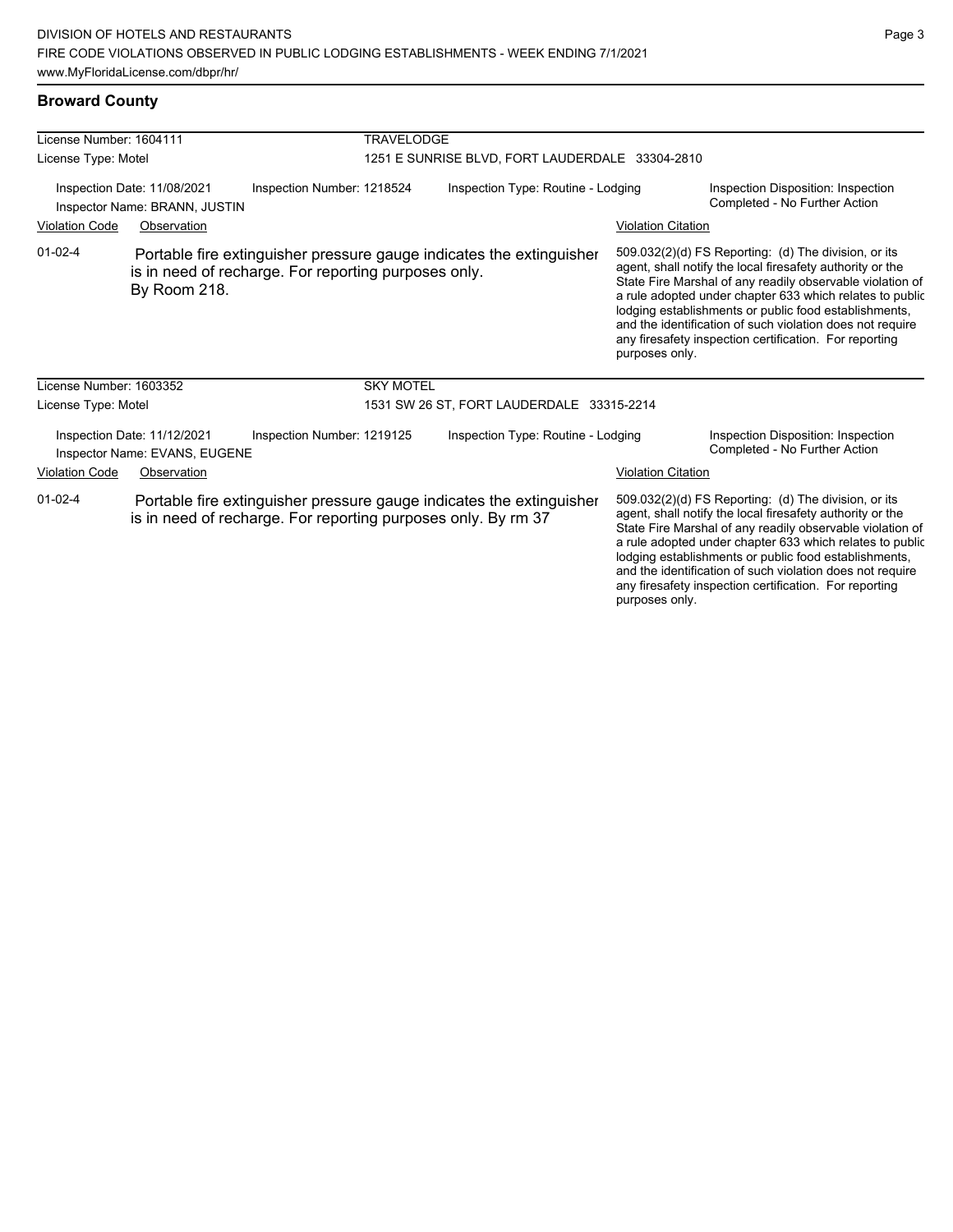| License Number: 2308818 |                                                                                                                                                                                                                                                                |                            |                                                              |                           |                                                                                                                                                                                                                                                                                                                                                                                                                                                                                                                                                                                                                                                                                                  |  |  |  |
|-------------------------|----------------------------------------------------------------------------------------------------------------------------------------------------------------------------------------------------------------------------------------------------------------|----------------------------|--------------------------------------------------------------|---------------------------|--------------------------------------------------------------------------------------------------------------------------------------------------------------------------------------------------------------------------------------------------------------------------------------------------------------------------------------------------------------------------------------------------------------------------------------------------------------------------------------------------------------------------------------------------------------------------------------------------------------------------------------------------------------------------------------------------|--|--|--|
| License Type: Apartment |                                                                                                                                                                                                                                                                |                            | <b>REMINGTON APARTMENTS</b><br>960 NE 1 AVE, HOMESTEAD 33030 |                           |                                                                                                                                                                                                                                                                                                                                                                                                                                                                                                                                                                                                                                                                                                  |  |  |  |
|                         | Inspection Date: 11/08/2021<br>Inspector Name: LEIDECKER, EDILMA                                                                                                                                                                                               | Inspection Number: 1515757 | Inspection Type: Routine - Lodging                           |                           | Inspection Disposition: Warning<br>Issued                                                                                                                                                                                                                                                                                                                                                                                                                                                                                                                                                                                                                                                        |  |  |  |
| <b>Violation Code</b>   | Observation                                                                                                                                                                                                                                                    |                            |                                                              | <b>Violation Citation</b> |                                                                                                                                                                                                                                                                                                                                                                                                                                                                                                                                                                                                                                                                                                  |  |  |  |
| $01 - 06 - 4$           | Portable fire extinguisher locked in a box with no means of access<br>to the fire extinguisher. For reporting purposes only. One located<br>next to unit 107 and one next to unit 103. ** Repeat Violation**                                                   |                            |                                                              | purposes only.            | 509.032(2)(d) FS Reporting: (d) The division, or its<br>agent, shall notify the local firesafety authority or the<br>State Fire Marshal of any readily observable violation of<br>a rule adopted under chapter 633 which relates to public<br>lodging establishments or public food establishments,<br>and the identification of such violation does not require<br>any firesafety inspection certification. For reporting                                                                                                                                                                                                                                                                       |  |  |  |
| License Number: 2325181 |                                                                                                                                                                                                                                                                | 1200 SW 3RD ST., LLC       |                                                              |                           |                                                                                                                                                                                                                                                                                                                                                                                                                                                                                                                                                                                                                                                                                                  |  |  |  |
| License Type: Apartment |                                                                                                                                                                                                                                                                |                            | 1200 SW 3 ST, HOMESTEAD 33030                                |                           |                                                                                                                                                                                                                                                                                                                                                                                                                                                                                                                                                                                                                                                                                                  |  |  |  |
| <b>Violation Code</b>   | Inspection Date: 11/08/2021<br>Inspector Name: LEIDECKER, EDILMA<br>Observation                                                                                                                                                                                | Inspection Number: 1532347 | Inspection Type: Routine - Lodging                           | <b>Violation Citation</b> | Inspection Disposition: Call Back -<br>Complied                                                                                                                                                                                                                                                                                                                                                                                                                                                                                                                                                                                                                                                  |  |  |  |
|                         |                                                                                                                                                                                                                                                                |                            |                                                              |                           |                                                                                                                                                                                                                                                                                                                                                                                                                                                                                                                                                                                                                                                                                                  |  |  |  |
| $01 - 06 - 4$           | - From initial inspection : Portable fire extinguisher locked in a box<br>with no means of access to the fire extinguisher. For reporting<br>purposes only. Observed at buildings 1241 and 1261(first and<br>second floor). ** Repeat Violation** ** Warning** |                            | - Fro                                                        | purposes only.            | 509.032(2)(d) FS Reporting: (d) The division, or its<br>agent, shall notify the local firesafety authority or the<br>State Fire Marshal of any readily observable violation of<br>a rule adopted under chapter 633 which relates to public<br>lodging establishments or public food establishments,<br>and the identification of such violation does not require<br>any firesafety inspection certification. For reporting                                                                                                                                                                                                                                                                       |  |  |  |
| License Number: 2328266 |                                                                                                                                                                                                                                                                |                            | EXTENDED STAY AMERICA #1600                                  |                           |                                                                                                                                                                                                                                                                                                                                                                                                                                                                                                                                                                                                                                                                                                  |  |  |  |
| License Type: Hotel     |                                                                                                                                                                                                                                                                |                            | 8655 NW 21 TERRACE, MIAMI 33122                              |                           |                                                                                                                                                                                                                                                                                                                                                                                                                                                                                                                                                                                                                                                                                                  |  |  |  |
|                         | Inspection Date: 11/10/2021<br>Inspector Name: SANCHEZ, JAVIER                                                                                                                                                                                                 | Inspection Number: 1161803 | Inspection Type: Routine - Lodging                           |                           | Inspection Disposition: Inspection<br>Completed - No Further Action                                                                                                                                                                                                                                                                                                                                                                                                                                                                                                                                                                                                                              |  |  |  |
| <b>Violation Code</b>   | Observation                                                                                                                                                                                                                                                    |                            |                                                              | <b>Violation Citation</b> |                                                                                                                                                                                                                                                                                                                                                                                                                                                                                                                                                                                                                                                                                                  |  |  |  |
| $08 - 01 - 4$           | Boiler certificate or insurance inspector's boiler report expired. For<br>reporting purposes only. FL97596 expired 01/16/17. **Repeat<br>Violation**                                                                                                           |                            |                                                              |                           | 61C-1.004(10) FAC and 509.032(2)(d) FS Reporting:<br>61C-1.004(10) The insurance inspector's boiler report is<br>required annually for power boilers and high<br>pressure/high temperature boilers and biannually for low<br>pressure steam or vapor heating boilers. 509.032(2)(d)<br>The division, or its agent, shall notify the local firesafety<br>authority or the State Fire Marshal of any readily<br>observable violation of a rule adopted under chapter 63.<br>which relates to public lodging establishments or public<br>food establishments, and the identification of such<br>violation does not require any firesafety inspection<br>certification. For reporting purposes only. |  |  |  |
| License Number: 2308741 |                                                                                                                                                                                                                                                                | 708 NW 4TH AVE             |                                                              |                           |                                                                                                                                                                                                                                                                                                                                                                                                                                                                                                                                                                                                                                                                                                  |  |  |  |
| License Type: Apartment |                                                                                                                                                                                                                                                                |                            | 708 NW 4 AVE, MIAMI 33136                                    |                           |                                                                                                                                                                                                                                                                                                                                                                                                                                                                                                                                                                                                                                                                                                  |  |  |  |
|                         | Inspection Date: 11/09/2021<br>Inspector Name: HENLEY, LATONYA                                                                                                                                                                                                 | Inspection Number: 1533389 | Inspection Type: Lodging-Licensing<br>Inspection             |                           | Inspection Disposition: Inspection<br>Completed - No Further Action                                                                                                                                                                                                                                                                                                                                                                                                                                                                                                                                                                                                                              |  |  |  |
| <b>Violation Code</b>   | Observation                                                                                                                                                                                                                                                    |                            |                                                              | <b>Violation Citation</b> |                                                                                                                                                                                                                                                                                                                                                                                                                                                                                                                                                                                                                                                                                                  |  |  |  |
| $01 - 06 - 4$           | Portable fire extinguisher locked in a box with no means of access<br>to the fire extinguisher. For reporting purposes only. By unit 3.                                                                                                                        |                            |                                                              | purposes only.            | 509.032(2)(d) FS Reporting: (d) The division, or its<br>agent, shall notify the local firesafety authority or the<br>State Fire Marshal of any readily observable violation of<br>a rule adopted under chapter 633 which relates to public<br>lodging establishments or public food establishments,<br>and the identification of such violation does not require<br>any firesafety inspection certification. For reporting                                                                                                                                                                                                                                                                       |  |  |  |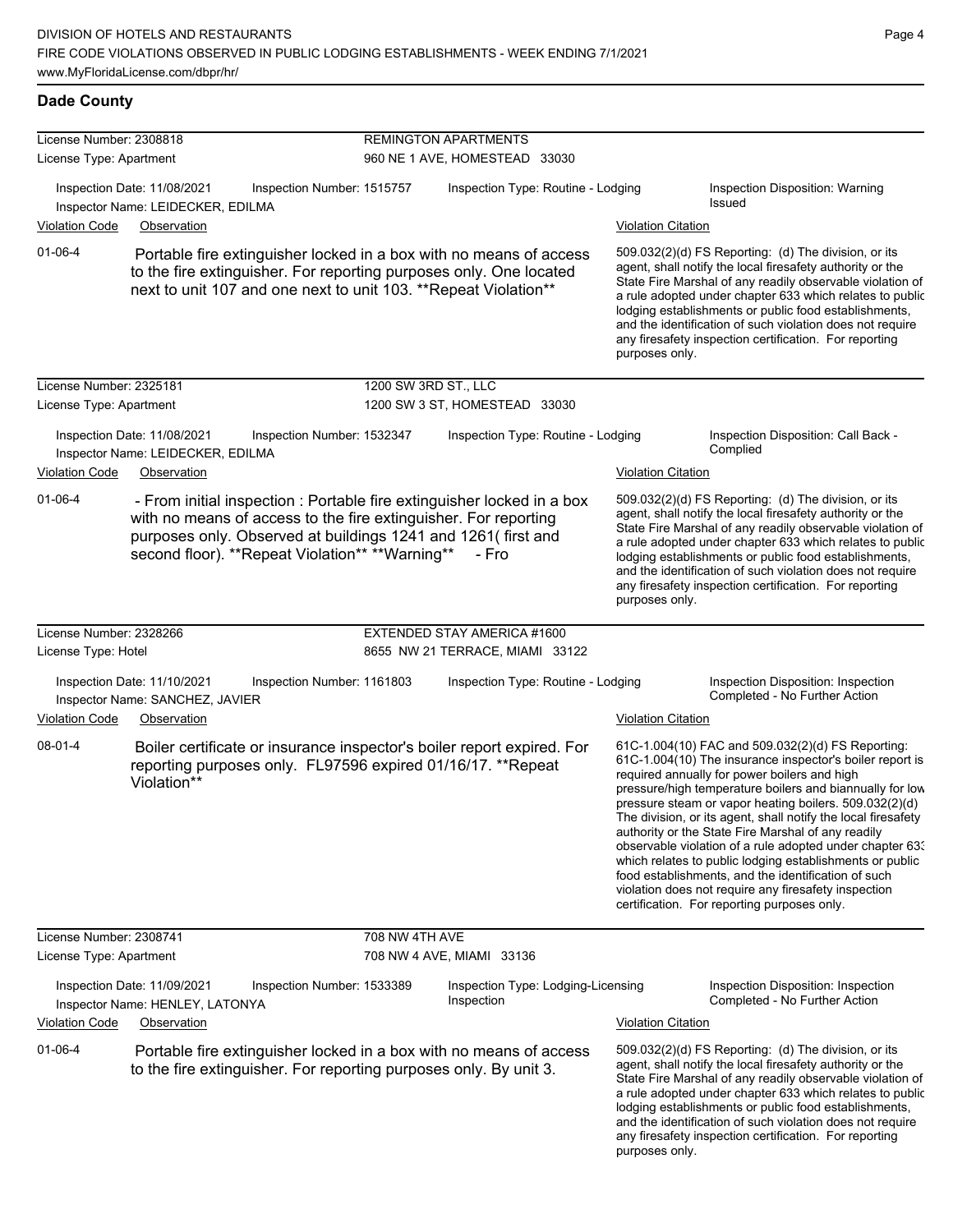| License Number: 2304637                                                                                                          |                                                                  |                                                 | <b>TIFFANY HOTEL</b>                                               |                                                                        |                                                                                                                                                                                                                                                                                                                                                                                                                                                                                                                                 |                                                                                                                                                                                                                                                                                                                                                                                                                        |  |
|----------------------------------------------------------------------------------------------------------------------------------|------------------------------------------------------------------|-------------------------------------------------|--------------------------------------------------------------------|------------------------------------------------------------------------|---------------------------------------------------------------------------------------------------------------------------------------------------------------------------------------------------------------------------------------------------------------------------------------------------------------------------------------------------------------------------------------------------------------------------------------------------------------------------------------------------------------------------------|------------------------------------------------------------------------------------------------------------------------------------------------------------------------------------------------------------------------------------------------------------------------------------------------------------------------------------------------------------------------------------------------------------------------|--|
| License Type: Hotel                                                                                                              |                                                                  |                                                 | 801 COLLINS AVE, MIAMI BEACH 33139                                 |                                                                        |                                                                                                                                                                                                                                                                                                                                                                                                                                                                                                                                 |                                                                                                                                                                                                                                                                                                                                                                                                                        |  |
|                                                                                                                                  | Inspection Date: 11/08/2021<br>Inspector Name: WILLIAMS, ALFREDA | Inspection Number: 1163233                      |                                                                    | Inspection Type: Routine - Lodging                                     |                                                                                                                                                                                                                                                                                                                                                                                                                                                                                                                                 | Inspection Disposition: Warning<br><b>Issued</b>                                                                                                                                                                                                                                                                                                                                                                       |  |
| <b>Violation Code</b>                                                                                                            | Observation                                                      |                                                 |                                                                    |                                                                        | <b>Violation Citation</b>                                                                                                                                                                                                                                                                                                                                                                                                                                                                                                       |                                                                                                                                                                                                                                                                                                                                                                                                                        |  |
| 08-01-4                                                                                                                          | reporting purposes only.                                         |                                                 |                                                                    | Boiler certificate or insurance inspector's boiler report expired. For |                                                                                                                                                                                                                                                                                                                                                                                                                                                                                                                                 | 61C-1.004(10) FAC and 509.032(2)(d) FS Reporting:<br>61C-1.004(10) The insurance inspector's boiler report is<br>required annually for power boilers and high                                                                                                                                                                                                                                                          |  |
|                                                                                                                                  |                                                                  | 121050 exp 6/19/20, 121051 exp 6/19/20          |                                                                    |                                                                        | pressure/high temperature boilers and biannually for low<br>pressure steam or vapor heating boilers. 509.032(2)(d)<br>The division, or its agent, shall notify the local firesafety<br>authority or the State Fire Marshal of any readily<br>observable violation of a rule adopted under chapter 63.<br>which relates to public lodging establishments or public<br>food establishments, and the identification of such<br>violation does not require any firesafety inspection<br>certification. For reporting purposes only. |                                                                                                                                                                                                                                                                                                                                                                                                                        |  |
| License Number: 2305118                                                                                                          |                                                                  |                                                 | 930 9TH STREET LLC                                                 |                                                                        |                                                                                                                                                                                                                                                                                                                                                                                                                                                                                                                                 |                                                                                                                                                                                                                                                                                                                                                                                                                        |  |
| License Type: Apartment                                                                                                          |                                                                  |                                                 |                                                                    | 940 9 ST, MIAMI BEACH 33139                                            |                                                                                                                                                                                                                                                                                                                                                                                                                                                                                                                                 |                                                                                                                                                                                                                                                                                                                                                                                                                        |  |
|                                                                                                                                  | Inspection Date: 11/12/2021<br>Inspector Name: WILLIAMS, ALFREDA | Inspection Number: 1533442                      |                                                                    | Inspection Type: Lodging-Licensing<br>Inspection                       |                                                                                                                                                                                                                                                                                                                                                                                                                                                                                                                                 | Inspection Disposition: Inspection<br>Completed - No Further Action                                                                                                                                                                                                                                                                                                                                                    |  |
| <b>Violation Code</b>                                                                                                            | Observation                                                      |                                                 |                                                                    |                                                                        | <b>Violation Citation</b>                                                                                                                                                                                                                                                                                                                                                                                                                                                                                                       |                                                                                                                                                                                                                                                                                                                                                                                                                        |  |
| $01 - 06 - 4$<br>to the fire extinguisher. For reporting purposes only.<br>Building 930,940, and 950 extinguisher locked in box. |                                                                  |                                                 | Portable fire extinguisher locked in a box with no means of access |                                                                        | 509.032(2)(d) FS Reporting: (d) The division, or its<br>agent, shall notify the local firesafety authority or the<br>State Fire Marshal of any readily observable violation of<br>a rule adopted under chapter 633 which relates to public<br>lodging establishments or public food establishments,<br>and the identification of such violation does not require<br>any firesafety inspection certification. For reporting<br>purposes only.                                                                                    |                                                                                                                                                                                                                                                                                                                                                                                                                        |  |
| License Number: 2329465                                                                                                          |                                                                  |                                                 | <b>JURNY</b>                                                       |                                                                        |                                                                                                                                                                                                                                                                                                                                                                                                                                                                                                                                 |                                                                                                                                                                                                                                                                                                                                                                                                                        |  |
| License Type: Hotel                                                                                                              |                                                                  |                                                 |                                                                    | 852 COLLINS AVE, MIAMI BEACH 33139                                     |                                                                                                                                                                                                                                                                                                                                                                                                                                                                                                                                 |                                                                                                                                                                                                                                                                                                                                                                                                                        |  |
|                                                                                                                                  | Inspection Date: 11/09/2021<br>Inspector Name: WILLIAMS, ALFREDA | Inspection Number: 1160662                      |                                                                    | Inspection Type: Routine - Lodging                                     |                                                                                                                                                                                                                                                                                                                                                                                                                                                                                                                                 | Inspection Disposition: Inspection<br>Completed - No Further Action                                                                                                                                                                                                                                                                                                                                                    |  |
| <b>Violation Code</b>                                                                                                            | Observation                                                      |                                                 |                                                                    |                                                                        | <b>Violation Citation</b>                                                                                                                                                                                                                                                                                                                                                                                                                                                                                                       |                                                                                                                                                                                                                                                                                                                                                                                                                        |  |
| 04-01-4                                                                                                                          | reporting purposes only.                                         |                                                 |                                                                    | Trouble/alarm light illuminated on the fire alarm control panel. For   | purposes only.                                                                                                                                                                                                                                                                                                                                                                                                                                                                                                                  | 509.032(2)(d) FS Reporting: The division, or its agent,<br>shall notify the local firesafety authority or the State Fire<br>Marshal of any readily observable violation of a rule<br>adopted under chapter 633 which relates to public<br>lodging establishments or public food establishments,<br>and the identification of such violation does not require<br>any firesafety inspection certification. For reporting |  |
| License Number: 2329478                                                                                                          |                                                                  |                                                 |                                                                    | THE GABRIEL SOUTH BEACH                                                |                                                                                                                                                                                                                                                                                                                                                                                                                                                                                                                                 |                                                                                                                                                                                                                                                                                                                                                                                                                        |  |
| License Type: Hotel                                                                                                              |                                                                  |                                                 |                                                                    | 620-650 OCEAN DRIVE, MIAMI BEACH 33139                                 |                                                                                                                                                                                                                                                                                                                                                                                                                                                                                                                                 |                                                                                                                                                                                                                                                                                                                                                                                                                        |  |
|                                                                                                                                  | Inspection Date: 11/09/2021<br>Inspector Name: WILLIAMS, ALFREDA | Inspection Number: 1162010                      |                                                                    | Inspection Type: Routine - Lodging                                     |                                                                                                                                                                                                                                                                                                                                                                                                                                                                                                                                 | Inspection Disposition: Warning<br><b>Issued</b>                                                                                                                                                                                                                                                                                                                                                                       |  |
| Violation Code                                                                                                                   | Observation                                                      |                                                 |                                                                    |                                                                        | <b>Violation Citation</b>                                                                                                                                                                                                                                                                                                                                                                                                                                                                                                       |                                                                                                                                                                                                                                                                                                                                                                                                                        |  |
| $04 - 01 - 4$                                                                                                                    | reporting purposes only.                                         | 626 and 620 buildings with trouble alarm light. |                                                                    | Trouble/alarm light illuminated on the fire alarm control panel. For   | purposes only.                                                                                                                                                                                                                                                                                                                                                                                                                                                                                                                  | 509.032(2)(d) FS Reporting: The division, or its agent,<br>shall notify the local firesafety authority or the State Fire<br>Marshal of any readily observable violation of a rule<br>adopted under chapter 633 which relates to public<br>lodging establishments or public food establishments,<br>and the identification of such violation does not require<br>any firesafety inspection certification. For reporting |  |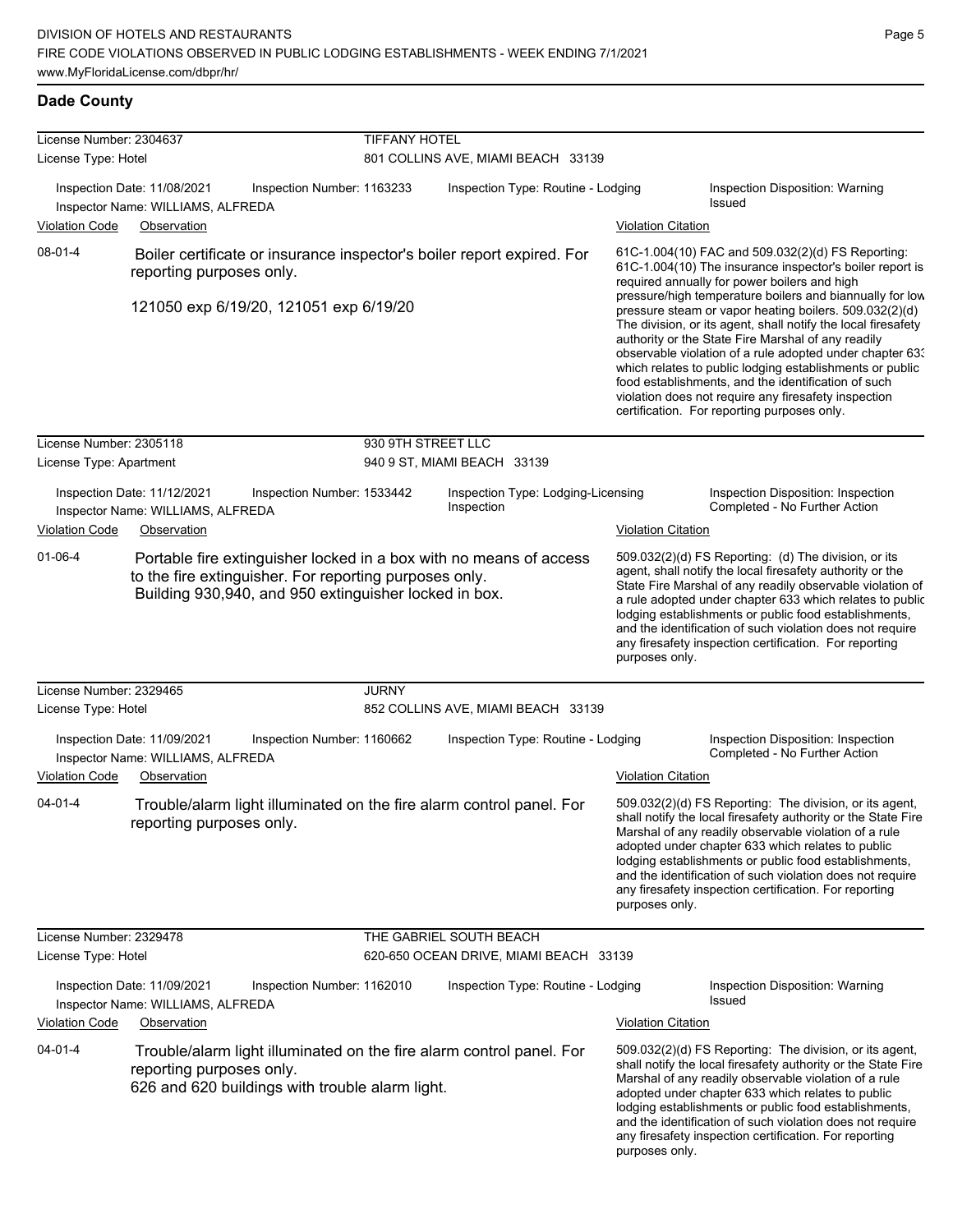any firesafety inspection certification. For reporting

purposes only.

| License Number: 2318475 |                                                               |                                                                                                                                                                                                                                   | RED ROOF PLUS+ MIAMI AIRPORT       |                           |                                                                                                                                                                                                                                                                                                                                                                                                                                                                                                                                                                                                                                                                                                  |  |  |
|-------------------------|---------------------------------------------------------------|-----------------------------------------------------------------------------------------------------------------------------------------------------------------------------------------------------------------------------------|------------------------------------|---------------------------|--------------------------------------------------------------------------------------------------------------------------------------------------------------------------------------------------------------------------------------------------------------------------------------------------------------------------------------------------------------------------------------------------------------------------------------------------------------------------------------------------------------------------------------------------------------------------------------------------------------------------------------------------------------------------------------------------|--|--|
| License Type: Hotel     |                                                               |                                                                                                                                                                                                                                   | 3401 NW LEJEUNE RD, MIAMI 33142    |                           |                                                                                                                                                                                                                                                                                                                                                                                                                                                                                                                                                                                                                                                                                                  |  |  |
|                         | Inspection Date: 11/10/2021<br>Inspector Name: GONZALEZ, ERIK | Inspection Number: 1163375<br>Inspection Type: Routine - Lodging                                                                                                                                                                  |                                    |                           | Inspection Disposition: Warning<br>Issued                                                                                                                                                                                                                                                                                                                                                                                                                                                                                                                                                                                                                                                        |  |  |
| <b>Violation Code</b>   | Observation                                                   |                                                                                                                                                                                                                                   |                                    | <b>Violation Citation</b> |                                                                                                                                                                                                                                                                                                                                                                                                                                                                                                                                                                                                                                                                                                  |  |  |
| $01-02-4$               |                                                               | Portable fire extinguisher pressure gauge indicates the extinguisher<br>is in need of recharge. For reporting purposes only. Observed<br>Extinguisher in recharge zone located inside room 247.                                   |                                    | purposes only.            | 509.032(2)(d) FS Reporting: (d) The division, or its<br>agent, shall notify the local firesafety authority or the<br>State Fire Marshal of any readily observable violation of<br>a rule adopted under chapter 633 which relates to public<br>lodging establishments or public food establishments,<br>and the identification of such violation does not require<br>any firesafety inspection certification. For reporting                                                                                                                                                                                                                                                                       |  |  |
| 08-01-4                 |                                                               | Boiler certificate or insurance inspector's boiler report expired. For<br>reporting purposes only. Observed Jurisdiction#: 125371, Expired<br>4/24/2020. **Repeat Violation**                                                     |                                    |                           | 61C-1.004(10) FAC and 509.032(2)(d) FS Reporting:<br>61C-1.004(10) The insurance inspector's boiler report is<br>required annually for power boilers and high<br>pressure/high temperature boilers and biannually for low<br>pressure steam or vapor heating boilers. 509.032(2)(d)<br>The division, or its agent, shall notify the local firesafety<br>authority or the State Fire Marshal of any readily<br>observable violation of a rule adopted under chapter 633<br>which relates to public lodging establishments or public<br>food establishments, and the identification of such<br>violation does not require any firesafety inspection<br>certification. For reporting purposes only. |  |  |
| License Number: 2306019 |                                                               |                                                                                                                                                                                                                                   | LAKE SHORE PRESIDENTIAL APARTMENTS |                           |                                                                                                                                                                                                                                                                                                                                                                                                                                                                                                                                                                                                                                                                                                  |  |  |
| License Type: Apartment |                                                               |                                                                                                                                                                                                                                   | 1250 NW 95 ST, MIAMI 33147         |                           |                                                                                                                                                                                                                                                                                                                                                                                                                                                                                                                                                                                                                                                                                                  |  |  |
|                         | Inspection Date: 11/08/2021<br>Inspector Name: JOSEPH, VANRIE | Inspection Number: 1533367                                                                                                                                                                                                        | Inspection Type: Complaint Full    |                           | Inspection Disposition: Warning<br>Issued                                                                                                                                                                                                                                                                                                                                                                                                                                                                                                                                                                                                                                                        |  |  |
| <b>Violation Code</b>   | Observation                                                   |                                                                                                                                                                                                                                   |                                    | <b>Violation Citation</b> |                                                                                                                                                                                                                                                                                                                                                                                                                                                                                                                                                                                                                                                                                                  |  |  |
| $01 - 06 - 4$           | to $apt#118$                                                  | Portable fire extinguisher locked in a box with no means of access<br>to the fire extinguisher. For reporting purposes only. Observed next                                                                                        |                                    | purposes only.            | 509.032(2)(d) FS Reporting: (d) The division, or its<br>agent, shall notify the local firesafety authority or the<br>State Fire Marshal of any readily observable violation of<br>a rule adopted under chapter 633 which relates to public<br>lodging establishments or public food establishments,<br>and the identification of such violation does not require<br>any firesafety inspection certification. For reporting                                                                                                                                                                                                                                                                       |  |  |
| 01-06-4                 |                                                               | - From initial inspection : Portable fire extinguisher locked in a box<br>with no means of access to the fire extinguisher. For reporting<br>purposes only. Observed next to apt#118<br>inspection 2021-11-09: ** Time Extended** | - From follow-up                   |                           | 509.032(2)(d) FS Reporting: (d) The division, or its<br>agent, shall notify the local firesafety authority or the<br>State Fire Marshal of any readily observable violation of<br>a rule adopted under chapter 633 which relates to public<br>lodging establishments or public food establishments,<br>and the identification of such violation does not require                                                                                                                                                                                                                                                                                                                                 |  |  |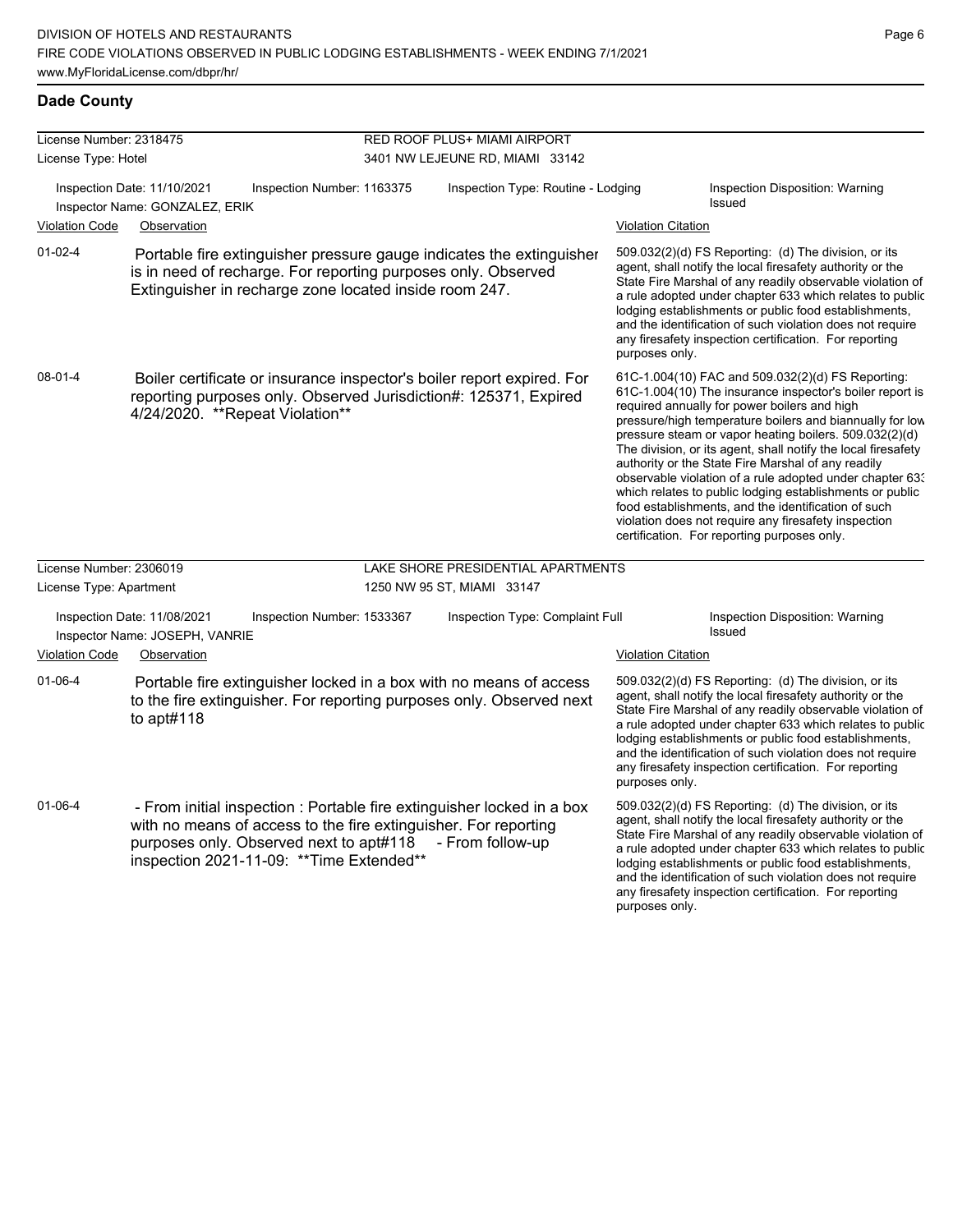| License Number: 2309692                                     |                                                             |                                                                                                                                                                                                                                                                  | <b>THUNDERBIRD HOTEL</b>                            |                           |                                                                                                                                                                                                                                                                                                                                                                                                                                                                                                                                                                                                                                                                                                  |  |  |
|-------------------------------------------------------------|-------------------------------------------------------------|------------------------------------------------------------------------------------------------------------------------------------------------------------------------------------------------------------------------------------------------------------------|-----------------------------------------------------|---------------------------|--------------------------------------------------------------------------------------------------------------------------------------------------------------------------------------------------------------------------------------------------------------------------------------------------------------------------------------------------------------------------------------------------------------------------------------------------------------------------------------------------------------------------------------------------------------------------------------------------------------------------------------------------------------------------------------------------|--|--|
| License Type: Motel                                         |                                                             |                                                                                                                                                                                                                                                                  | 18401 COLLINS AVE, MIAMI BEACH 331602497            |                           |                                                                                                                                                                                                                                                                                                                                                                                                                                                                                                                                                                                                                                                                                                  |  |  |
| Inspection Date: 11/05/2021<br>Inspector Name: TAYLOR, JOHN |                                                             | Inspection Number: 1214467                                                                                                                                                                                                                                       | Inspection Type: Routine - Lodging                  |                           | Inspection Disposition: Call Back -<br>Complied                                                                                                                                                                                                                                                                                                                                                                                                                                                                                                                                                                                                                                                  |  |  |
| <b>Violation Code</b>                                       | Observation                                                 |                                                                                                                                                                                                                                                                  |                                                     | <b>Violation Citation</b> |                                                                                                                                                                                                                                                                                                                                                                                                                                                                                                                                                                                                                                                                                                  |  |  |
| $08 - 01 - 4$                                               |                                                             | - From initial inspection : Boiler certificate or insurance inspector's<br>boiler report expired. For reporting purposes only. As of 8/15/20.<br>From follow-up inspection 2021-11-05: Boiler certificate or<br>insurance inspector's boiler report expired. For |                                                     |                           | 61C-1.004(10) FAC and 509.032(2)(d) FS Reporting:<br>61C-1.004(10) The insurance inspector's boiler report is<br>required annually for power boilers and high<br>pressure/high temperature boilers and biannually for low<br>pressure steam or vapor heating boilers. 509.032(2)(d)<br>The division, or its agent, shall notify the local firesafety<br>authority or the State Fire Marshal of any readily<br>observable violation of a rule adopted under chapter 633<br>which relates to public lodging establishments or public<br>food establishments, and the identification of such<br>violation does not require any firesafety inspection<br>certification. For reporting purposes only. |  |  |
| License Number: 2315280                                     |                                                             |                                                                                                                                                                                                                                                                  | <b>JW MARRIOTT MIAMI TURNBERRY RESORT &amp; SPA</b> |                           |                                                                                                                                                                                                                                                                                                                                                                                                                                                                                                                                                                                                                                                                                                  |  |  |
| License Type: Hotel                                         |                                                             |                                                                                                                                                                                                                                                                  | 19999 W COUNTRY CLUB DR, AVENTURA 33180             |                           |                                                                                                                                                                                                                                                                                                                                                                                                                                                                                                                                                                                                                                                                                                  |  |  |
|                                                             | Inspection Date: 11/08/2021<br>Inspector Name: TAYLOR, JOHN | Inspection Number: 1159879                                                                                                                                                                                                                                       | Inspection Type: Routine - Lodging                  |                           | Inspection Disposition: Inspection<br>Completed - No Further Action                                                                                                                                                                                                                                                                                                                                                                                                                                                                                                                                                                                                                              |  |  |
| <b>Violation Code</b>                                       | Observation                                                 |                                                                                                                                                                                                                                                                  |                                                     | <b>Violation Citation</b> |                                                                                                                                                                                                                                                                                                                                                                                                                                                                                                                                                                                                                                                                                                  |  |  |
| $04 - 01 - 4$<br>reporting purposes only.                   |                                                             | Trouble/alarm light illuminated on the fire alarm control panel. For                                                                                                                                                                                             |                                                     | purposes only.            | 509.032(2)(d) FS Reporting: The division, or its agent,<br>shall notify the local firesafety authority or the State Fire<br>Marshal of any readily observable violation of a rule<br>adopted under chapter 633 which relates to public<br>lodging establishments or public food establishments,<br>and the identification of such violation does not require<br>any firesafety inspection certification. For reporting                                                                                                                                                                                                                                                                           |  |  |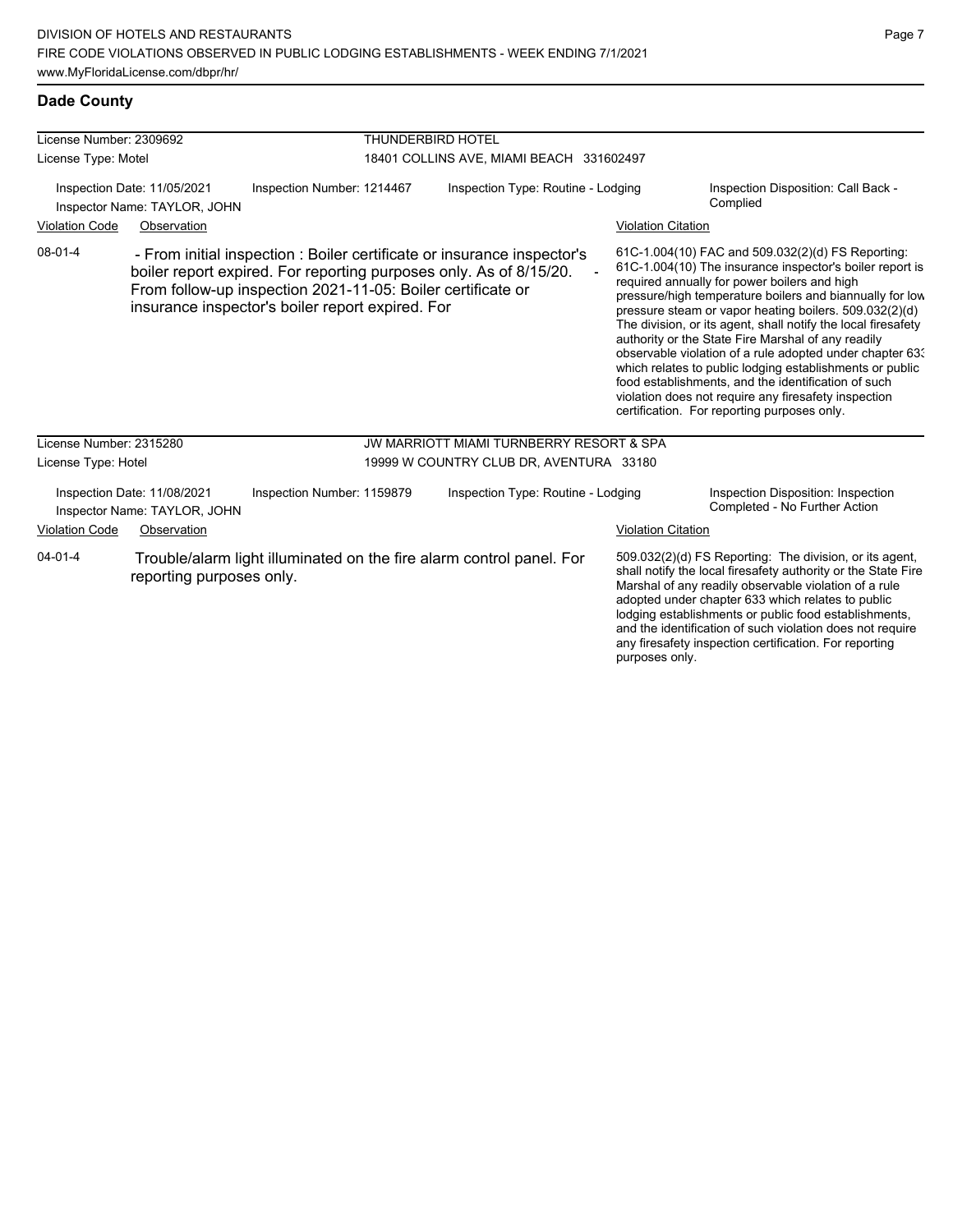# **Duval County**

| License Number: 2602527 |                                                                                                                                                                                                                                                 | <b>TOPAZ VILLAS</b>        |                                       |                           |                                                                                                                                                                                                                                                                                                                                                                                                                                                                                                                                                                                                                                                                                                  |
|-------------------------|-------------------------------------------------------------------------------------------------------------------------------------------------------------------------------------------------------------------------------------------------|----------------------------|---------------------------------------|---------------------------|--------------------------------------------------------------------------------------------------------------------------------------------------------------------------------------------------------------------------------------------------------------------------------------------------------------------------------------------------------------------------------------------------------------------------------------------------------------------------------------------------------------------------------------------------------------------------------------------------------------------------------------------------------------------------------------------------|
| License Type: Apartment |                                                                                                                                                                                                                                                 |                            | 5327 TIMUQUANA RD, JACKSONVILLE 32210 |                           |                                                                                                                                                                                                                                                                                                                                                                                                                                                                                                                                                                                                                                                                                                  |
|                         | Inspection Date: 11/12/2021<br>Inspector Name: PERRY, DENNIS                                                                                                                                                                                    | Inspection Number: 1533414 | Inspection Type: Complaint Full       |                           | Inspection Disposition: Warning<br>Issued                                                                                                                                                                                                                                                                                                                                                                                                                                                                                                                                                                                                                                                        |
| <b>Violation Code</b>   | Observation                                                                                                                                                                                                                                     |                            |                                       | <b>Violation Citation</b> |                                                                                                                                                                                                                                                                                                                                                                                                                                                                                                                                                                                                                                                                                                  |
| $01 - 02 - 4$           | Portable fire extinguisher pressure gauge indicates the extinguisher<br>is in need of recharge. For reporting purposes only.<br>In T41 under kitchen sink. Maintenance replaced extinguisher<br>during inspection. ** Corrective Action Taken** |                            |                                       | purposes only.            | 509.032(2)(d) FS Reporting: (d) The division, or its<br>agent, shall notify the local firesafety authority or the<br>State Fire Marshal of any readily observable violation of<br>a rule adopted under chapter 633 which relates to public<br>lodging establishments or public food establishments,<br>and the identification of such violation does not require<br>any firesafety inspection certification. For reporting                                                                                                                                                                                                                                                                       |
| License Number: 2608324 |                                                                                                                                                                                                                                                 | RED ROOF INN               |                                       |                           |                                                                                                                                                                                                                                                                                                                                                                                                                                                                                                                                                                                                                                                                                                  |
| License Type: Motel     |                                                                                                                                                                                                                                                 |                            | 1063 AIRPORT RD, JACKSONVILLE 32218   |                           |                                                                                                                                                                                                                                                                                                                                                                                                                                                                                                                                                                                                                                                                                                  |
|                         | Inspection Date: 11/09/2021<br>Inspector Name: PERRY, DENNIS                                                                                                                                                                                    | Inspection Number: 1217918 | Inspection Type: Routine - Lodging    |                           | Inspection Disposition: Warning<br>Issued                                                                                                                                                                                                                                                                                                                                                                                                                                                                                                                                                                                                                                                        |
| <b>Violation Code</b>   | Observation                                                                                                                                                                                                                                     |                            |                                       | <b>Violation Citation</b> |                                                                                                                                                                                                                                                                                                                                                                                                                                                                                                                                                                                                                                                                                                  |
| $01 - 04 - 4$           | No portable fire extinguisher present on the premises. For reporting<br>purposes only.<br>Missing by unit 128.                                                                                                                                  |                            |                                       | purposes only.            | 509.032(2)(d) FS Reporting: (d) The division, or its<br>agent, shall notify the local firesafety authority or the<br>State Fire Marshal of any readily observable violation of<br>a rule adopted under chapter 633 which relates to public<br>lodging establishments or public food establishments,<br>and the identification of such violation does not require<br>any firesafety inspection certification. For reporting                                                                                                                                                                                                                                                                       |
| 08-01-4                 | Boiler certificate or insurance inspector's boiler report expired. For<br>reporting purposes only.<br>One boiler certification expired on 09/20/2021.                                                                                           |                            |                                       |                           | 61C-1.004(10) FAC and 509.032(2)(d) FS Reporting:<br>61C-1.004(10) The insurance inspector's boiler report is<br>required annually for power boilers and high<br>pressure/high temperature boilers and biannually for low<br>pressure steam or vapor heating boilers. 509.032(2)(d)<br>The division, or its agent, shall notify the local firesafety<br>authority or the State Fire Marshal of any readily<br>observable violation of a rule adopted under chapter 63.<br>which relates to public lodging establishments or public<br>food establishments, and the identification of such<br>violation does not require any firesafety inspection<br>certification. For reporting purposes only. |
| 08-03-4                 | No boiler certificate or insurance inspector's boiler report available.<br>For reporting purposes only.<br>Missing for one boiler on property. **Repeat Violation**                                                                             |                            |                                       |                           | 61C-1.004(10) FAC and 509.032(2)(d) FS Reporting:<br>61C-1.004(10) The insurance inspector's boiler report is<br>required annually for power boilers and high<br>pressure/high temperature boilers and biannually for low<br>pressure steam or vapor heating boilers. 509.032(2)(d)<br>The division, or its agent, shall notify the local firesafety<br>authority or the State Fire Marshal of any readily<br>observable violation of a rule adopted under chapter 633<br>which relates to public lodging establishments or public<br>food establishments, and the identification of such<br>violation does not require any firesafety inspection<br>certification. For reporting purposes only. |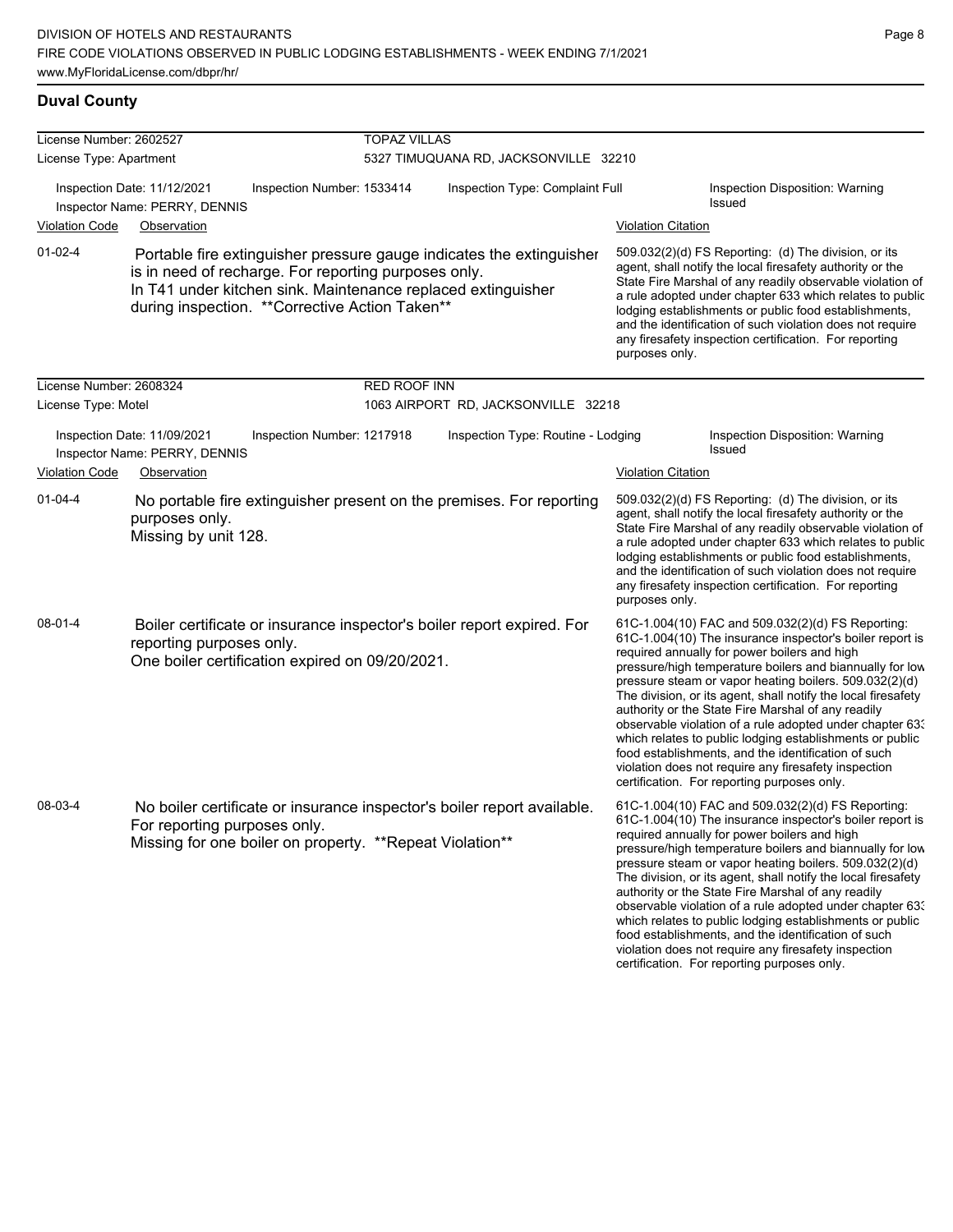# **Duval County**

| License Number: 2609423                                      |                                         |                                                                                                                              | <b>BEST AIRPORT INN</b>             |                           |                                                                                                                                                                                                                                                                                                                                                                                                                                                                                                                                                                                                                                                                                                                                                                                                                                                                   |  |  |
|--------------------------------------------------------------|-----------------------------------------|------------------------------------------------------------------------------------------------------------------------------|-------------------------------------|---------------------------|-------------------------------------------------------------------------------------------------------------------------------------------------------------------------------------------------------------------------------------------------------------------------------------------------------------------------------------------------------------------------------------------------------------------------------------------------------------------------------------------------------------------------------------------------------------------------------------------------------------------------------------------------------------------------------------------------------------------------------------------------------------------------------------------------------------------------------------------------------------------|--|--|
| License Type: Motel                                          |                                         |                                                                                                                              | 1077 AIRPORT RD, JACKSONVILLE 32218 |                           |                                                                                                                                                                                                                                                                                                                                                                                                                                                                                                                                                                                                                                                                                                                                                                                                                                                                   |  |  |
| Inspection Date: 11/12/2021<br>Inspector Name: PERRY, DENNIS |                                         | Inspection Number: 1217753                                                                                                   | Inspection Type: Routine - Lodging  |                           | Inspection Disposition: Inspection<br>Completed - No Further Action                                                                                                                                                                                                                                                                                                                                                                                                                                                                                                                                                                                                                                                                                                                                                                                               |  |  |
| <b>Violation Code</b>                                        | Observation                             |                                                                                                                              |                                     | <b>Violation Citation</b> |                                                                                                                                                                                                                                                                                                                                                                                                                                                                                                                                                                                                                                                                                                                                                                                                                                                                   |  |  |
| $01 - 02 - 4$                                                | By room 229.                            | Portable fire extinguisher pressure gauge indicates the extinguisher<br>is in need of recharge. For reporting purposes only. |                                     | purposes only.            | 509.032(2)(d) FS Reporting: (d) The division, or its<br>agent, shall notify the local firesafety authority or the<br>State Fire Marshal of any readily observable violation of<br>a rule adopted under chapter 633 which relates to public<br>lodging establishments or public food establishments,<br>and the identification of such violation does not require<br>any firesafety inspection certification. For reporting                                                                                                                                                                                                                                                                                                                                                                                                                                        |  |  |
| $04 - 02 - 4$                                                | purposes only.<br>No alarm in room 107. | No smoke detector provided in guest room/unit. For reporting                                                                 |                                     |                           | 509.215(1) and (2) and 509.032(2)(d) FS Reporting:<br>509.215(1) Each guest room shall be equipped with an<br>approved listed single-station smoke detector meeting<br>the minimum requirements of NFPA-74 Standards for<br>the Installation, Maintenance and Use of Household Fire<br>Warning Equipment. (2) The building has smoke<br>detectors in each guest room individually annunciating<br>to a panel at a supervised location. 509.032(2)(d) The<br>division, or its agent, shall notify the local firesafety<br>authority or the State Fire Marshal of any readily<br>observable violation of a rule adopted under chapter 63.<br>which relates to public lodging establishments or public<br>food establishments, and the identification of such<br>violation does not require any firesafety inspection<br>certification. For reporting purposes only. |  |  |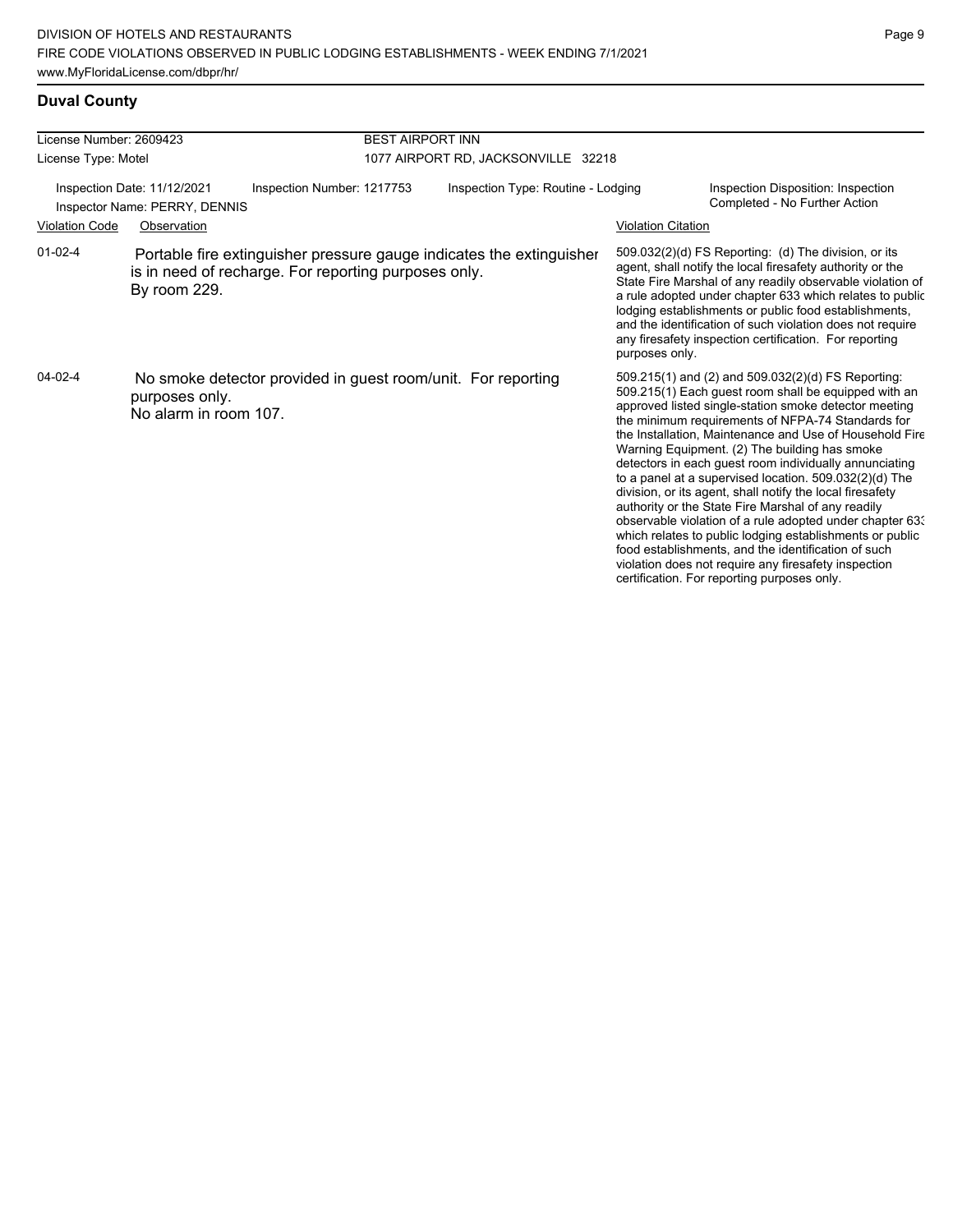# **Flagler County**

| License Number: 2800569 |                                                                 |                                                                 | <b>BEST WESTERN PLUS</b>                                                                                                                        |                           |                                                                                                                                                                                                                                                                                                                                                                                                                        |  |
|-------------------------|-----------------------------------------------------------------|-----------------------------------------------------------------|-------------------------------------------------------------------------------------------------------------------------------------------------|---------------------------|------------------------------------------------------------------------------------------------------------------------------------------------------------------------------------------------------------------------------------------------------------------------------------------------------------------------------------------------------------------------------------------------------------------------|--|
| License Type: Hotel     |                                                                 | 200 FLAGLER PLAZA DR, PALM COAST 32137                          |                                                                                                                                                 |                           |                                                                                                                                                                                                                                                                                                                                                                                                                        |  |
|                         | Inspection Date: 11/09/2021<br>Inspector Name: BADDING, MELANIE | Inspection Number: 1161301                                      | Inspection Type: Routine - Lodging                                                                                                              |                           | Inspection Disposition: Inspection<br>Completed - No Further Action                                                                                                                                                                                                                                                                                                                                                    |  |
| <b>Violation Code</b>   | Observation                                                     |                                                                 |                                                                                                                                                 | <b>Violation Citation</b> |                                                                                                                                                                                                                                                                                                                                                                                                                        |  |
| 04-01-4                 | reporting purposes only.<br>the alarm company to res            | Trouble light illuminated with code Trouble [4] code. Person in | Trouble/alarm light illuminated on the fire alarm control panel. For<br>charge is aware of light, states that is in the process of working with |                           | 509.032(2)(d) FS Reporting: The division, or its agent.<br>shall notify the local firesafety authority or the State Fire<br>Marshal of any readily observable violation of a rule<br>adopted under chapter 633 which relates to public<br>lodging establishments or public food establishments,<br>and the identification of such violation does not require<br>any firesafety inspection certification. For reporting |  |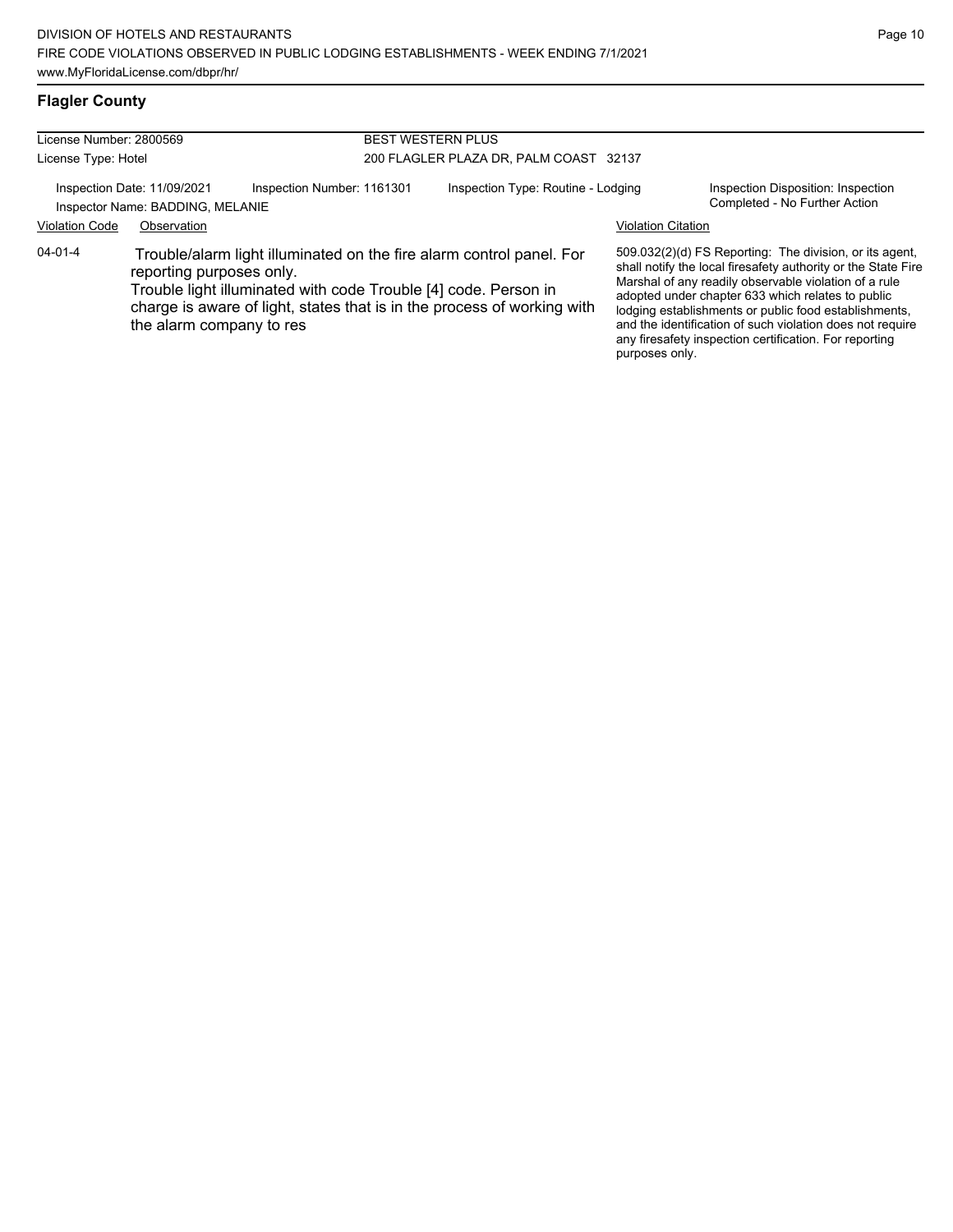| License Number: 3902679 |                                                                |                                                                                                                         | <b>BUDGET INN EAST</b>                                                                                                                       |                           |                                                                                                                                                                                                                                                                                                                                                                                                                                                                                                                                                                                                                                                                                                                                                                                                                                                                     |
|-------------------------|----------------------------------------------------------------|-------------------------------------------------------------------------------------------------------------------------|----------------------------------------------------------------------------------------------------------------------------------------------|---------------------------|---------------------------------------------------------------------------------------------------------------------------------------------------------------------------------------------------------------------------------------------------------------------------------------------------------------------------------------------------------------------------------------------------------------------------------------------------------------------------------------------------------------------------------------------------------------------------------------------------------------------------------------------------------------------------------------------------------------------------------------------------------------------------------------------------------------------------------------------------------------------|
| License Type: Motel     |                                                                |                                                                                                                         | 4011 E COLUMBUS DR, TAMPA 33605                                                                                                              |                           |                                                                                                                                                                                                                                                                                                                                                                                                                                                                                                                                                                                                                                                                                                                                                                                                                                                                     |
|                         | Inspection Date: 11/09/2021<br>Inspector Name: EHLERS, MICHAEL | Inspection Number: 1221234                                                                                              | Inspection Type: Complaint Full                                                                                                              |                           | Inspection Disposition: Warning<br>Issued                                                                                                                                                                                                                                                                                                                                                                                                                                                                                                                                                                                                                                                                                                                                                                                                                           |
| <b>Violation Code</b>   | Observation                                                    |                                                                                                                         |                                                                                                                                              | <b>Violation Citation</b> |                                                                                                                                                                                                                                                                                                                                                                                                                                                                                                                                                                                                                                                                                                                                                                                                                                                                     |
| 04-02-4                 | On-Site**                                                      | No smoke detector provided in guest room/unit. For reporting                                                            | purposes only. Unit 157- replaced at time of inspection ** Corrected                                                                         |                           | 509.215(1) and (2) and 509.032(2)(d) FS Reporting:<br>509.215(1) Each guest room shall be equipped with an<br>approved listed single-station smoke detector meeting<br>the minimum requirements of NFPA-74 Standards for<br>the Installation, Maintenance and Use of Household Fire<br>Warning Equipment. (2) The building has smoke<br>detectors in each guest room individually annunciating<br>to a panel at a supervised location. $509.032(2)(d)$ The<br>division, or its agent, shall notify the local firesafety<br>authority or the State Fire Marshal of any readily<br>observable violation of a rule adopted under chapter 63.<br>which relates to public lodging establishments or public<br>food establishments, and the identification of such<br>violation does not require any firesafety inspection<br>certification. For reporting purposes only. |
| $07 - 01 - 4$           | 201. ** Repeat Violation**                                     |                                                                                                                         | Damaged electrical wire(s). For reporting purposes only. By room                                                                             | purposes only.            | 509.032(2)(d) FS Reporting: (d) The division, or its<br>agent, shall notify the local firesafety authority or the<br>State Fire Marshal of any readily observable violation of<br>a rule adopted under chapter 633 which relates to public<br>lodging establishments or public food establishments,<br>and the identification of such violation does not require<br>any firesafety inspection certification. For reporting                                                                                                                                                                                                                                                                                                                                                                                                                                          |
| License Number: 3911835 |                                                                |                                                                                                                         | PORTOFINO APARTMENTS                                                                                                                         |                           |                                                                                                                                                                                                                                                                                                                                                                                                                                                                                                                                                                                                                                                                                                                                                                                                                                                                     |
| License Type: Apartment |                                                                |                                                                                                                         | 8702 NEW TAMPA BLVD, TAMPA 33647                                                                                                             |                           |                                                                                                                                                                                                                                                                                                                                                                                                                                                                                                                                                                                                                                                                                                                                                                                                                                                                     |
|                         | Inspection Date: 11/10/2021<br>Inspector Name: POWELL, DAVID   | Inspection Number: 1529995                                                                                              | Inspection Type: Routine - Lodging                                                                                                           |                           | Inspection Disposition: Warning<br>Issued                                                                                                                                                                                                                                                                                                                                                                                                                                                                                                                                                                                                                                                                                                                                                                                                                           |
| <b>Violation Code</b>   | Observation                                                    |                                                                                                                         |                                                                                                                                              | <b>Violation Citation</b> |                                                                                                                                                                                                                                                                                                                                                                                                                                                                                                                                                                                                                                                                                                                                                                                                                                                                     |
| $01 - 02 - 4$           |                                                                | extinguisher that appear to be in the recharge zone. Verify that all<br>fire extinguishers are in the green zone and se | Portable fire extinguisher pressure gauge indicates the extinguisher<br>is in need of recharge. For reporting purposes only. Observed 2 fire | purposes only.            | 509.032(2)(d) FS Reporting: (d) The division, or its<br>agent, shall notify the local firesafety authority or the<br>State Fire Marshal of any readily observable violation of<br>a rule adopted under chapter 633 which relates to public<br>lodging establishments or public food establishments,<br>and the identification of such violation does not require<br>any firesafety inspection certification. For reporting                                                                                                                                                                                                                                                                                                                                                                                                                                          |
| 04-06-4                 | @6-8636                                                        | Fire alarm control panel emitting an audible alarm. For reporting                                                       | purposes only. Observed an audible alarm from the fire control box                                                                           |                           | 509.032(2)(d) FS Reporting: The division, or its agent,<br>shall notify the local firesafety authority or the State Fire<br>Marshal of any readily observable violation of a rule<br>adopted under chapter 633 which relates to public<br>lodging establishments or public food establishments,<br>and the identification of such violation does not require                                                                                                                                                                                                                                                                                                                                                                                                                                                                                                        |

any firesafety inspection certification. For reporting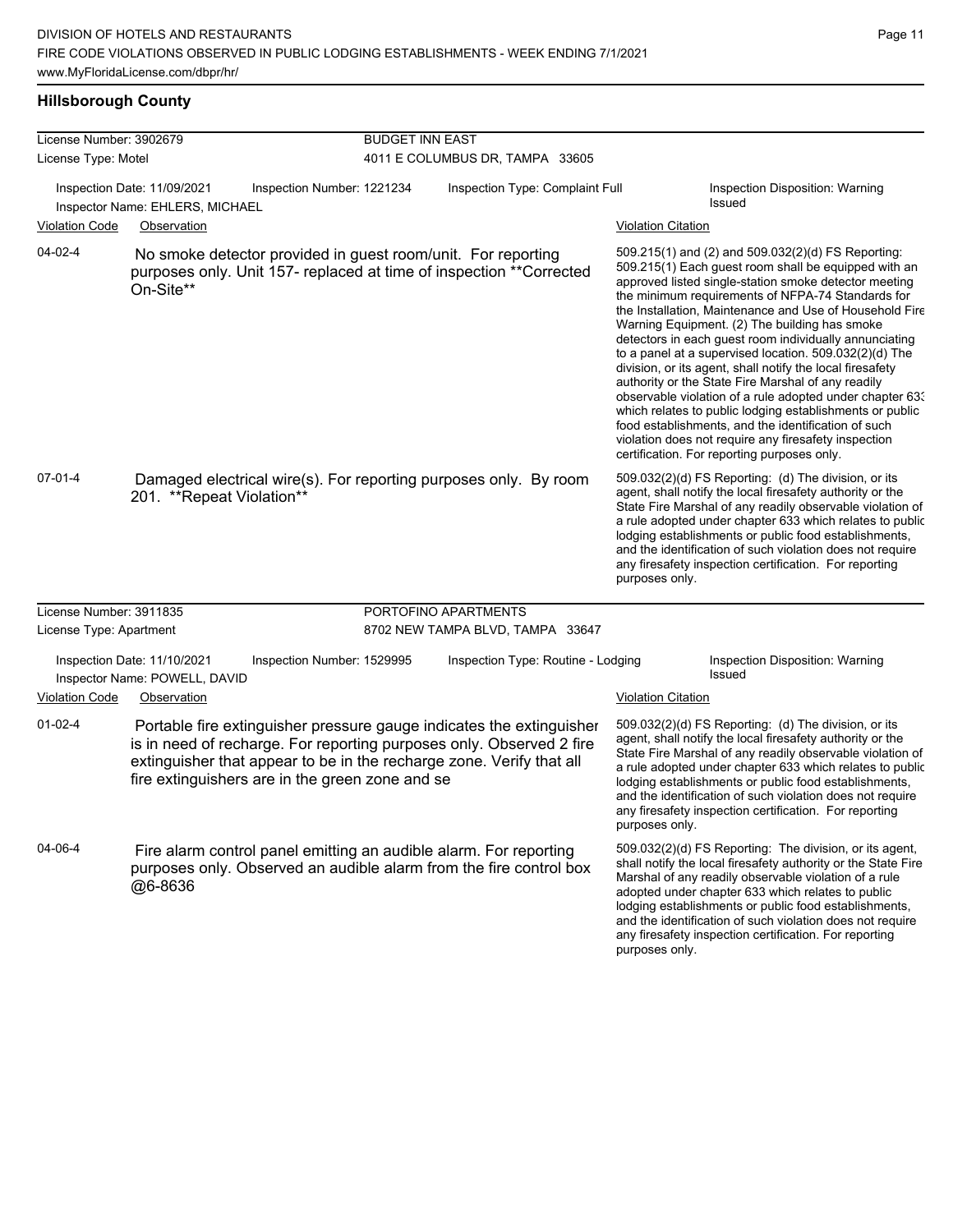any firesafety inspection certification. For reporting

purposes only.

### **Indian River County**

| License Number: 4101281<br>License Type: Apartment                                                   |  |                                               | PARKWAY PLAZA<br>2050 11 AVE, VERO BEACH 32960                                                                                                  |  |                                                                                                                                                                                                                                                                                                                                                                  |  |
|------------------------------------------------------------------------------------------------------|--|-----------------------------------------------|-------------------------------------------------------------------------------------------------------------------------------------------------|--|------------------------------------------------------------------------------------------------------------------------------------------------------------------------------------------------------------------------------------------------------------------------------------------------------------------------------------------------------------------|--|
| Inspection Date: 11/08/2021<br>Inspector Name: DAVIS, DIANNA<br><b>Violation Code</b><br>Observation |  | Inspection Number: 1526781                    | Inspection Type: Routine - Lodging<br><b>Violation Citation</b>                                                                                 |  | Inspection Disposition: Inspection<br>Completed - No Further Action                                                                                                                                                                                                                                                                                              |  |
| $01 - 03 - 4$                                                                                        |  | Extinguisher on floor by west side staircase. | Portable fire extinguisher missing from it's designated location (sign<br>present indicating designated location). For reporting purposes only. |  | 509.032(2)(d) FS Reporting: (d) The division, or its<br>agent, shall notify the local firesafety authority or the<br>State Fire Marshal of any readily observable violation of<br>a rule adopted under chapter 633 which relates to public<br>lodging establishments or public food establishments,<br>and the identification of such violation does not require |  |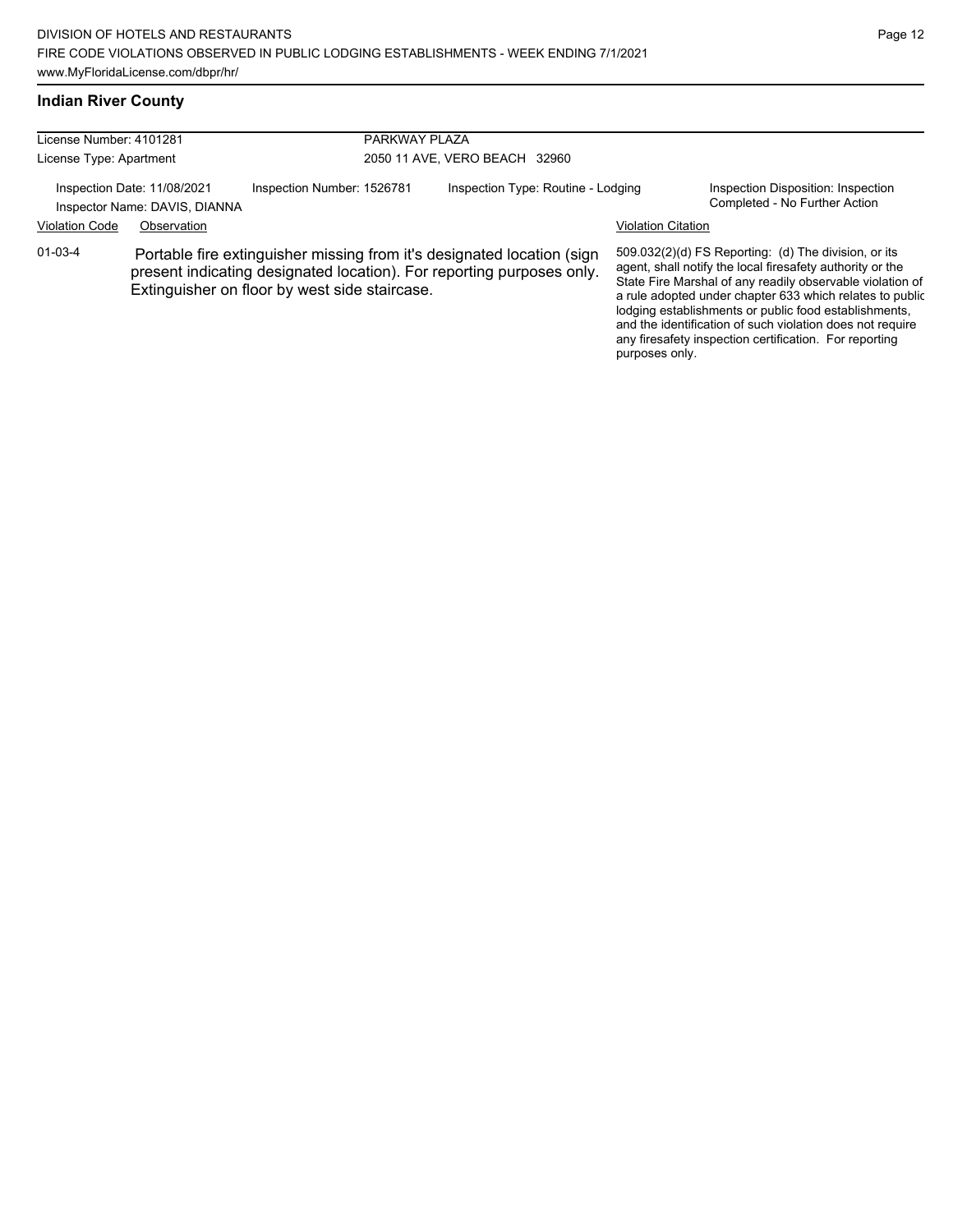### **Marion County**

| License Number: 5200159<br>SILVER RIVER INN |                                                                               |                                                                                                                                                                                                  |                                                  |                           |                                                                                                                                                                                                                                                                                                                                                                                                                            |  |  |
|---------------------------------------------|-------------------------------------------------------------------------------|--------------------------------------------------------------------------------------------------------------------------------------------------------------------------------------------------|--------------------------------------------------|---------------------------|----------------------------------------------------------------------------------------------------------------------------------------------------------------------------------------------------------------------------------------------------------------------------------------------------------------------------------------------------------------------------------------------------------------------------|--|--|
| License Type: Motel                         |                                                                               |                                                                                                                                                                                                  | 5565 E SILVER SPRINGS BLVD. SILVER SPRINGS 34488 |                           |                                                                                                                                                                                                                                                                                                                                                                                                                            |  |  |
| <b>Violation Code</b>                       | Inspection Date: 11/10/2021<br>Inspector Name: DRIGGERS, MANDY<br>Observation | Inspection Number: 1218426                                                                                                                                                                       | Inspection Type: Routine - Lodging               | <b>Violation Citation</b> | Inspection Disposition: Inspection<br>Completed - No Further Action                                                                                                                                                                                                                                                                                                                                                        |  |  |
| $02 - 04 - 4$                               |                                                                               | Propane (LP gas) tank having a water capacity greater than 2.7 lbs.<br>stored inside the building. For reporting purposes only.<br>Inside laundry room. Employee removed. ** Corrected On-Site** |                                                  |                           | 509.032(2)(d) FS Reporting: (d) The division, or its<br>agent, shall notify the local firesafety authority or the<br>State Fire Marshal of any readily observable violation of<br>a rule adopted under chapter 633 which relates to public<br>lodging establishments or public food establishments,<br>and the identification of such violation does not require<br>any firesafety inspection certification. For reporting |  |  |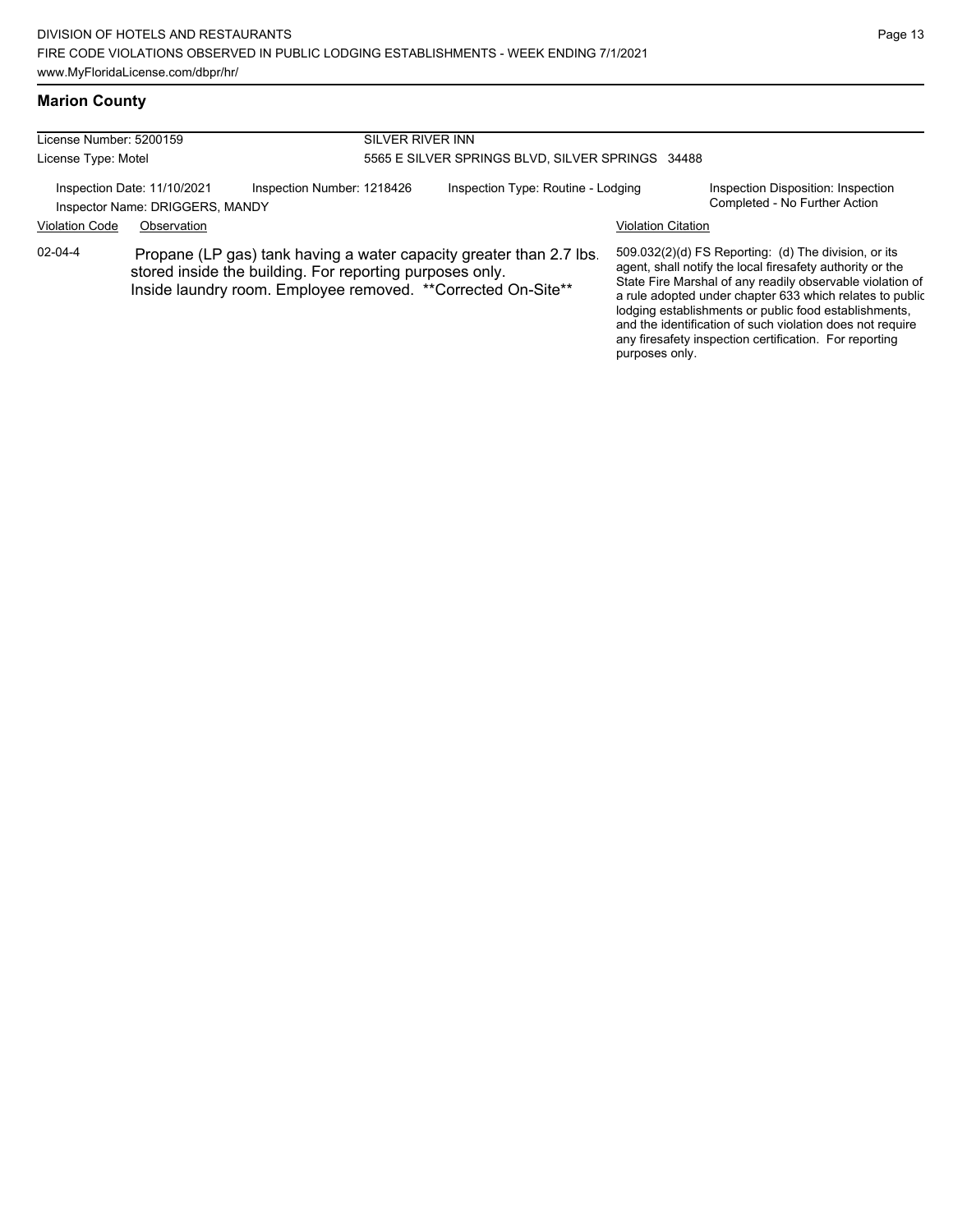### **Martin County**

| License Number: 5300015 |                                                                |                                                                                                                                   | <b>RIVERVIEW APARTMENTS</b>        |                           |                                                                                                                                                                                                                                                                                                                                                                                                                            |  |  |
|-------------------------|----------------------------------------------------------------|-----------------------------------------------------------------------------------------------------------------------------------|------------------------------------|---------------------------|----------------------------------------------------------------------------------------------------------------------------------------------------------------------------------------------------------------------------------------------------------------------------------------------------------------------------------------------------------------------------------------------------------------------------|--|--|
| License Type: Apartment |                                                                |                                                                                                                                   | 15 E SEMINOLE ST, STUART 34994     |                           |                                                                                                                                                                                                                                                                                                                                                                                                                            |  |  |
|                         | Inspection Date: 11/12/2021<br>Inspector Name: PETROW, MICHAEL | Inspection Number: 1530028                                                                                                        | Inspection Type: Routine - Lodging |                           | Inspection Disposition: Inspection<br>Completed - No Further Action                                                                                                                                                                                                                                                                                                                                                        |  |  |
| <b>Violation Code</b>   | Observation                                                    |                                                                                                                                   |                                    | <b>Violation Citation</b> |                                                                                                                                                                                                                                                                                                                                                                                                                            |  |  |
| $01 - 02 - 4$           | extinguisher by office.                                        | Portable fire extinguisher pressure gauge indicates the extinguisher<br>is in need of recharge. For reporting purposes only. Fire |                                    |                           | 509.032(2)(d) FS Reporting: (d) The division, or its<br>agent, shall notify the local firesafety authority or the<br>State Fire Marshal of any readily observable violation of<br>a rule adopted under chapter 633 which relates to public<br>lodging establishments or public food establishments,<br>and the identification of such violation does not require<br>any firesafety inspection certification. For reporting |  |  |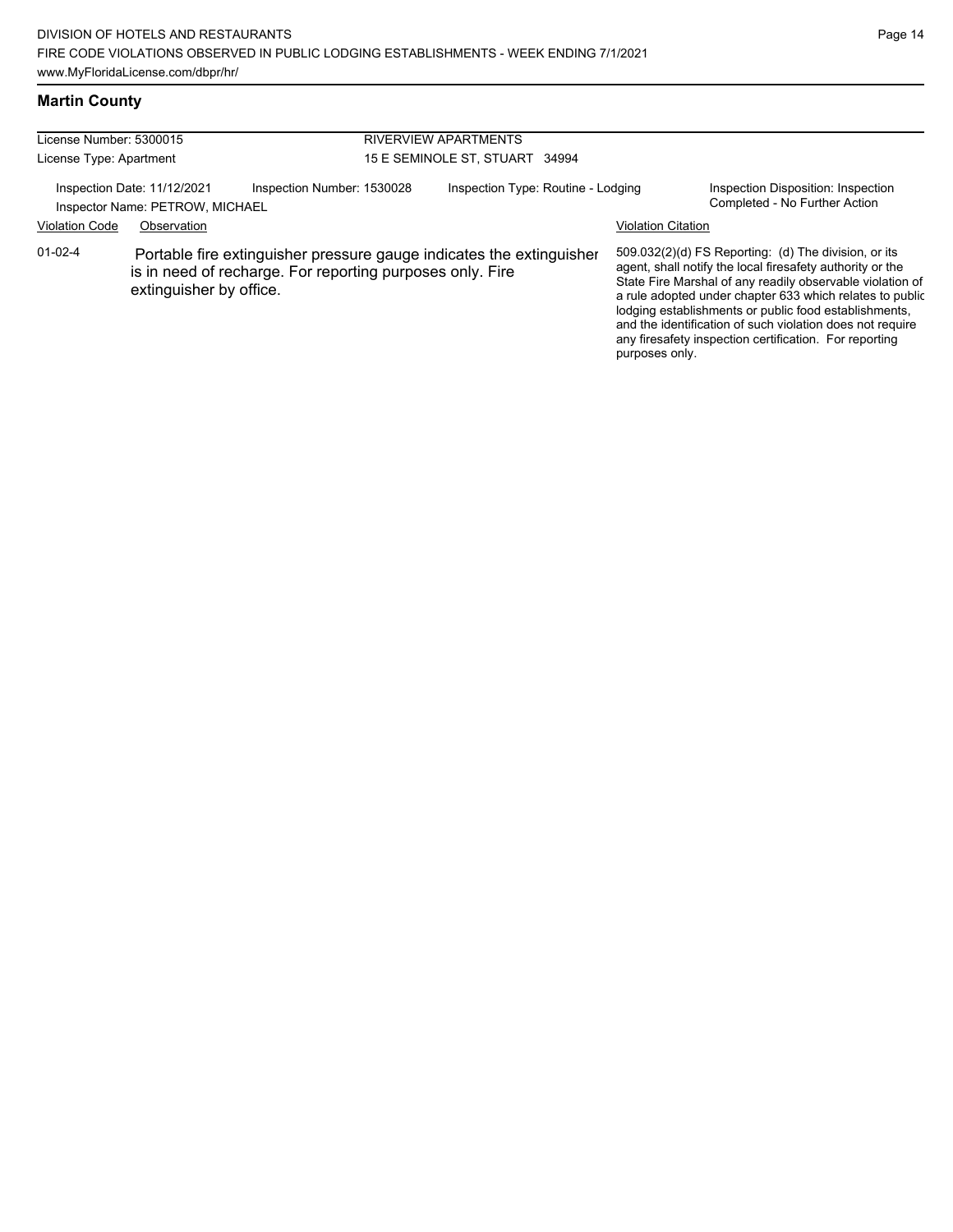which relates to public lodging establishments or public food establishments, and the identification of such violation does not require any firesafety inspection certification. For reporting purposes only.

#### **Monroe County**

| License Number: 5403191<br>License Type: Hotel                                                 |                                                                  |                                                                                                       | CASA MARINA A WALDORF ASTORIA RESORT<br>1500 REYNOLDS ST, KEY WEST 33040 |                                      |                                           |                                                                                                                                                                                                                                                                                                                                                                                                                                                                                                                                                                                                                                         |  |
|------------------------------------------------------------------------------------------------|------------------------------------------------------------------|-------------------------------------------------------------------------------------------------------|--------------------------------------------------------------------------|--------------------------------------|-------------------------------------------|-----------------------------------------------------------------------------------------------------------------------------------------------------------------------------------------------------------------------------------------------------------------------------------------------------------------------------------------------------------------------------------------------------------------------------------------------------------------------------------------------------------------------------------------------------------------------------------------------------------------------------------------|--|
| Inspection Date: 11/10/2021<br>Inspection Number: 1163299<br>Inspector Name: ORDONEZ, CATALINA |                                                                  |                                                                                                       | Inspection Type: Complaint Full                                          |                                      | Inspection Disposition: Warning<br>Issued |                                                                                                                                                                                                                                                                                                                                                                                                                                                                                                                                                                                                                                         |  |
| <b>Violation Code</b>                                                                          | Observation                                                      |                                                                                                       |                                                                          |                                      | <b>Violation Citation</b>                 |                                                                                                                                                                                                                                                                                                                                                                                                                                                                                                                                                                                                                                         |  |
| $04 - 01 - 4$                                                                                  | reporting purposes only.                                         | Trouble/alarm light illuminated on the fire alarm control panel. For                                  |                                                                          |                                      | purposes only.                            | 509.032(2)(d) FS Reporting: The division, or its agent,<br>shall notify the local firesafety authority or the State Fire<br>Marshal of any readily observable violation of a rule<br>adopted under chapter 633 which relates to public<br>lodging establishments or public food establishments,<br>and the identification of such violation does not require<br>any firesafety inspection certification. For reporting                                                                                                                                                                                                                  |  |
| License Number: 5400032                                                                        |                                                                  |                                                                                                       |                                                                          | <b>KEY COLONY BEACH MOTEL</b>        |                                           |                                                                                                                                                                                                                                                                                                                                                                                                                                                                                                                                                                                                                                         |  |
| License Type: Motel                                                                            |                                                                  |                                                                                                       |                                                                          | 441 E OCEAN DR, KEY COLONY BCH 33051 |                                           |                                                                                                                                                                                                                                                                                                                                                                                                                                                                                                                                                                                                                                         |  |
|                                                                                                | Inspection Date: 11/09/2021<br>Inspector Name: WHITEHURST, SCOTT | Inspection Number: 1218772                                                                            | Inspection Type: Routine - Lodging                                       |                                      |                                           | Inspection Disposition: Inspection<br>Completed - No Further Action                                                                                                                                                                                                                                                                                                                                                                                                                                                                                                                                                                     |  |
| <b>Violation Code</b>                                                                          | Observation                                                      |                                                                                                       |                                                                          |                                      | <b>Violation Citation</b>                 |                                                                                                                                                                                                                                                                                                                                                                                                                                                                                                                                                                                                                                         |  |
| $04 - 02 - 4$                                                                                  | purposes only.                                                   | No smoke detector provided in guest room/unit. For reporting<br>Unit 105 smoke alarm has been removed |                                                                          |                                      |                                           | 509.215(1) and (2) and 509.032(2)(d) FS Reporting:<br>509.215(1) Each guest room shall be equipped with an<br>approved listed single-station smoke detector meeting<br>the minimum requirements of NFPA-74 Standards for<br>the Installation, Maintenance and Use of Household Fire<br>Warning Equipment. (2) The building has smoke<br>detectors in each guest room individually annunciating<br>to a panel at a supervised location. 509.032(2)(d) The<br>division, or its agent, shall notify the local firesafety<br>authority or the State Fire Marshal of any readily<br>observable violation of a rule adopted under chapter 63. |  |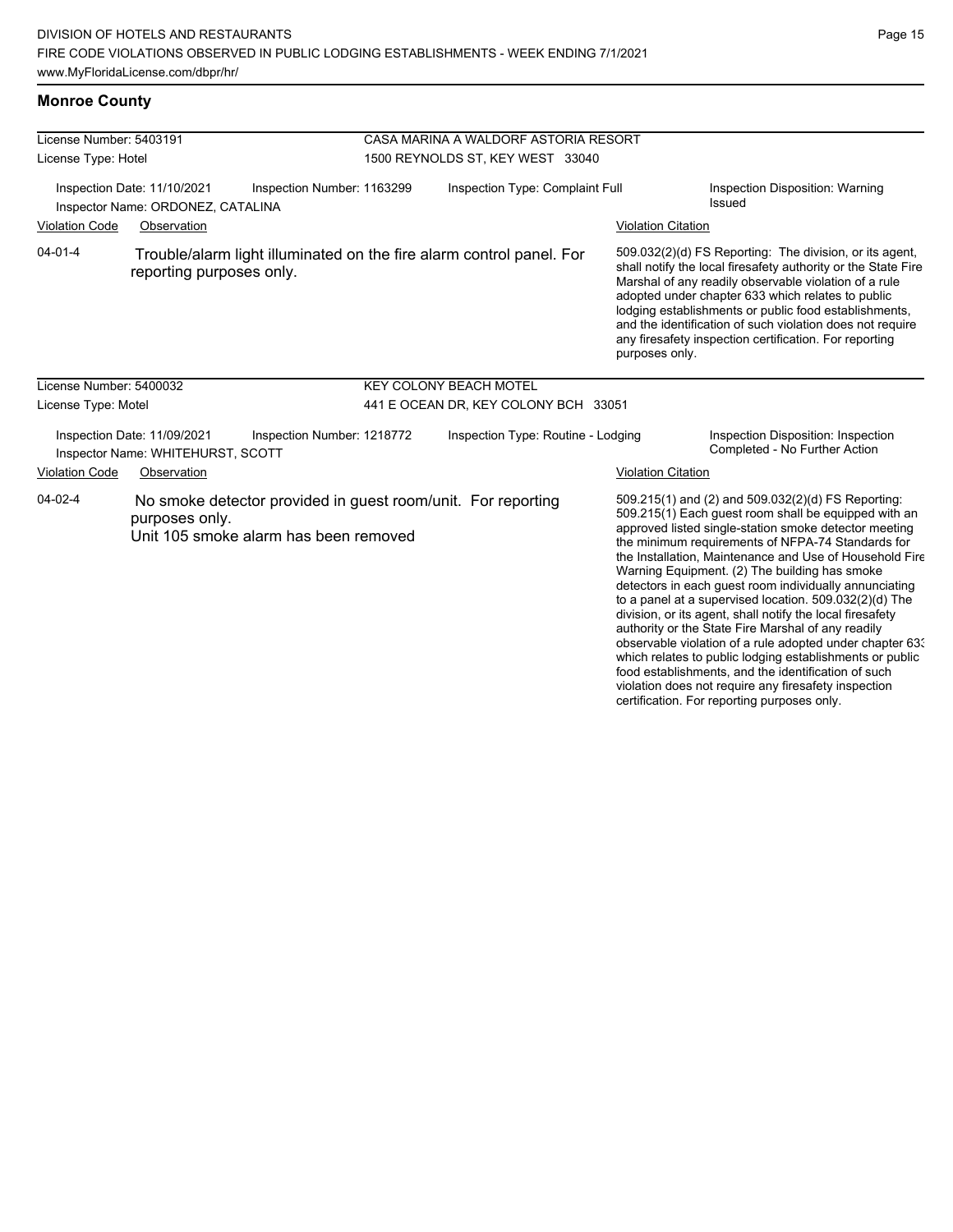### **Nassau County**

| License Number: 5500967 |                                                                 |                                                                                                                                                                                                                                                | SPRINGHILL SUITES AMELIA ISLAND              |  |                           |                                                                                                                                                                                                                                                                                                                                                                                                                                                                                                                                                                              |  |
|-------------------------|-----------------------------------------------------------------|------------------------------------------------------------------------------------------------------------------------------------------------------------------------------------------------------------------------------------------------|----------------------------------------------|--|---------------------------|------------------------------------------------------------------------------------------------------------------------------------------------------------------------------------------------------------------------------------------------------------------------------------------------------------------------------------------------------------------------------------------------------------------------------------------------------------------------------------------------------------------------------------------------------------------------------|--|
| License Type: Hotel     |                                                                 |                                                                                                                                                                                                                                                | 2700 ATLANTIC AVE STE 2, AMELIA ISLAND 32034 |  |                           |                                                                                                                                                                                                                                                                                                                                                                                                                                                                                                                                                                              |  |
|                         | Inspection Date: 11/09/2021<br>Inspector Name: ROZIER, TORRANCE | Inspection Number: 1160953                                                                                                                                                                                                                     | Inspection Type: Routine - Lodging           |  |                           | Inspection Disposition: Warning<br>Issued                                                                                                                                                                                                                                                                                                                                                                                                                                                                                                                                    |  |
| <b>Violation Code</b>   | Observation                                                     |                                                                                                                                                                                                                                                |                                              |  | <b>Violation Citation</b> |                                                                                                                                                                                                                                                                                                                                                                                                                                                                                                                                                                              |  |
| 08-04-4                 | purposes only.                                                  | Boiler certificate not posted in the boiler room. For reporting<br>Operator was unaware of where Certificates where located.<br>Called and received copies of certificates ** Corrected On-Site**                                              |                                              |  |                           | 61C-1.004(10) FAC and 509.032(2)(d) FS Reporting:<br>61C-1.004(10) The insurance inspector's boiler report<br>shall be posted in the boiler room. 509.032(2)(d) The<br>division, or its agent, shall notify the local firesafety<br>authority or the State Fire Marshal of any readily<br>observable violation of a rule adopted under chapter 63.<br>which relates to public lodging establishments or public<br>food establishments, and the identification of such<br>violation does not require any firesafety inspection<br>certification. For reporting purposes only. |  |
| License Number: 5500968 |                                                                 |                                                                                                                                                                                                                                                | <b>COURTYARD AMELIA ISLAND</b>               |  |                           |                                                                                                                                                                                                                                                                                                                                                                                                                                                                                                                                                                              |  |
| License Type: Hotel     |                                                                 |                                                                                                                                                                                                                                                | 2700 ATLANTIC AVE STE 1, AMELIA ISLAND 32034 |  |                           |                                                                                                                                                                                                                                                                                                                                                                                                                                                                                                                                                                              |  |
|                         | Inspection Date: 11/09/2021<br>Inspector Name: ROZIER, TORRANCE | Inspection Number: 1161215                                                                                                                                                                                                                     | Inspection Type: Routine - Lodging           |  |                           | Inspection Disposition: Warning<br>Issued                                                                                                                                                                                                                                                                                                                                                                                                                                                                                                                                    |  |
| <b>Violation Code</b>   | Observation                                                     |                                                                                                                                                                                                                                                |                                              |  | <b>Violation Citation</b> |                                                                                                                                                                                                                                                                                                                                                                                                                                                                                                                                                                              |  |
| 08-04-4                 | purposes only.                                                  | Boiler certificate not posted in the boiler room. For reporting<br>500,000 BTU 160 gallons temperature 210 from data plate<br>Operator didn't know where Certificates where located. Called and<br>had copies sent over ** Corrected On-Site** |                                              |  |                           | 61C-1.004(10) FAC and 509.032(2)(d) FS Reporting:<br>61C-1.004(10) The insurance inspector's boiler report<br>shall be posted in the boiler room. 509.032(2)(d) The<br>division, or its agent, shall notify the local firesafety<br>authority or the State Fire Marshal of any readily<br>observable violation of a rule adopted under chapter 633<br>which relates to public lodging establishments or public<br>food establishments, and the identification of such<br>violation does not require any firesafety inspection<br>certification. For reporting purposes only. |  |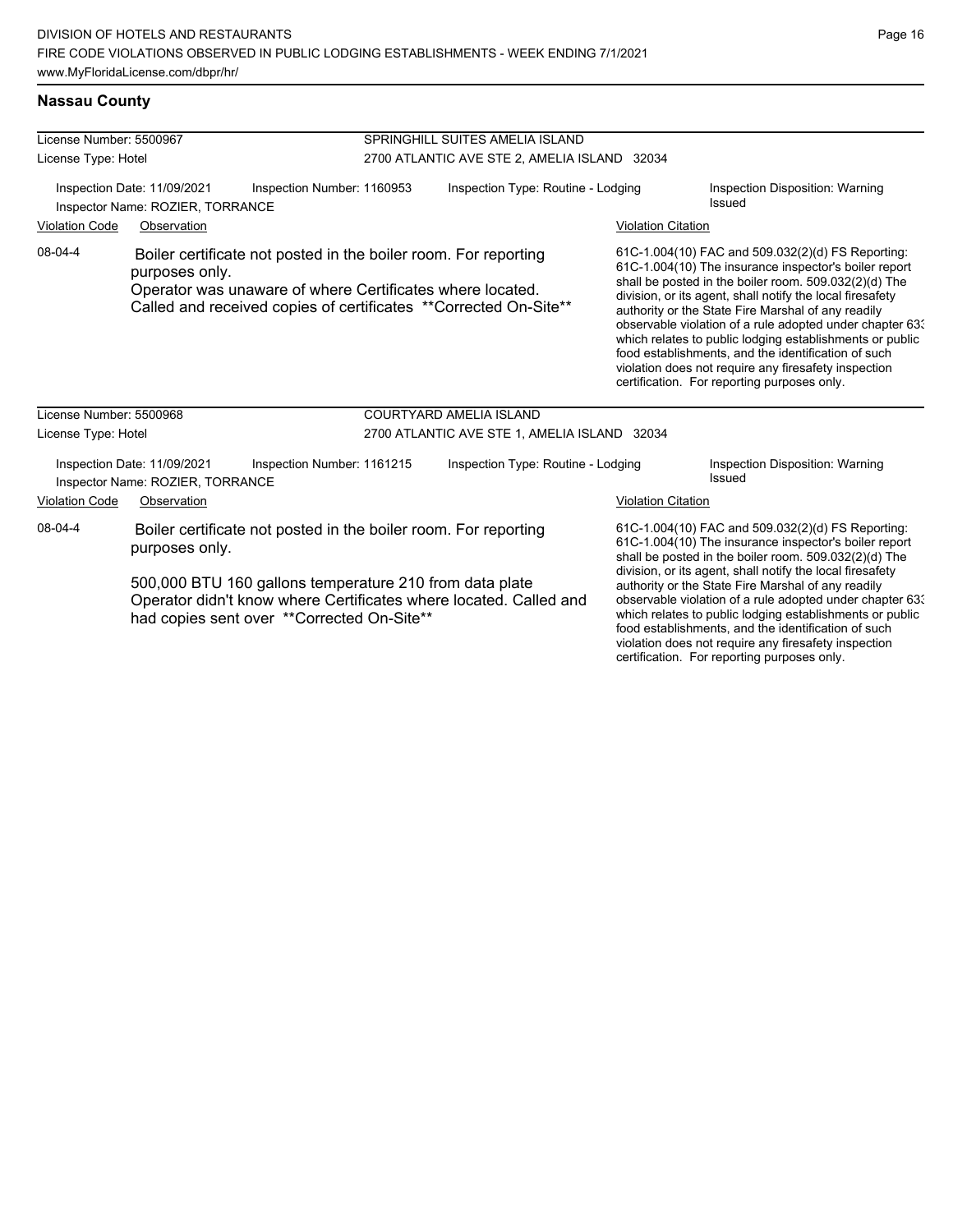# **Okeechobee County**

| License Number: 5700633                                                                    |                                                                                                                                                                                                                           | TRAVELODGE OKEECHOBEE              |                                      |                                                                     |                                                                                                                                                                                                                                                                                                                                                                                                                            |  |
|--------------------------------------------------------------------------------------------|---------------------------------------------------------------------------------------------------------------------------------------------------------------------------------------------------------------------------|------------------------------------|--------------------------------------|---------------------------------------------------------------------|----------------------------------------------------------------------------------------------------------------------------------------------------------------------------------------------------------------------------------------------------------------------------------------------------------------------------------------------------------------------------------------------------------------------------|--|
| License Type: Motel                                                                        |                                                                                                                                                                                                                           |                                    | 1527 US HWY 441 SE, OKEECHOBEE 34974 |                                                                     |                                                                                                                                                                                                                                                                                                                                                                                                                            |  |
| Inspection Number: 1217606<br>Inspection Date: 11/10/2021<br>Inspector Name: JACKS, ALBERT |                                                                                                                                                                                                                           | Inspection Type: Routine - Lodging |                                      | Inspection Disposition: Inspection<br>Completed - No Further Action |                                                                                                                                                                                                                                                                                                                                                                                                                            |  |
| <b>Violation Code</b>                                                                      | Observation                                                                                                                                                                                                               |                                    |                                      |                                                                     | <b>Violation Citation</b>                                                                                                                                                                                                                                                                                                                                                                                                  |  |
| $01 - 02 - 4$                                                                              | Portable fire extinguisher pressure gauge indicates the extinguisher<br>is in need of recharge. For reporting purposes only in unit<br>211. Operator removed and replaced with appropriate item.<br>**Corrected On-Site** |                                    |                                      | purposes only.                                                      | 509.032(2)(d) FS Reporting: (d) The division, or its<br>agent, shall notify the local firesafety authority or the<br>State Fire Marshal of any readily observable violation of<br>a rule adopted under chapter 633 which relates to public<br>lodging establishments or public food establishments,<br>and the identification of such violation does not require<br>any firesafety inspection certification. For reporting |  |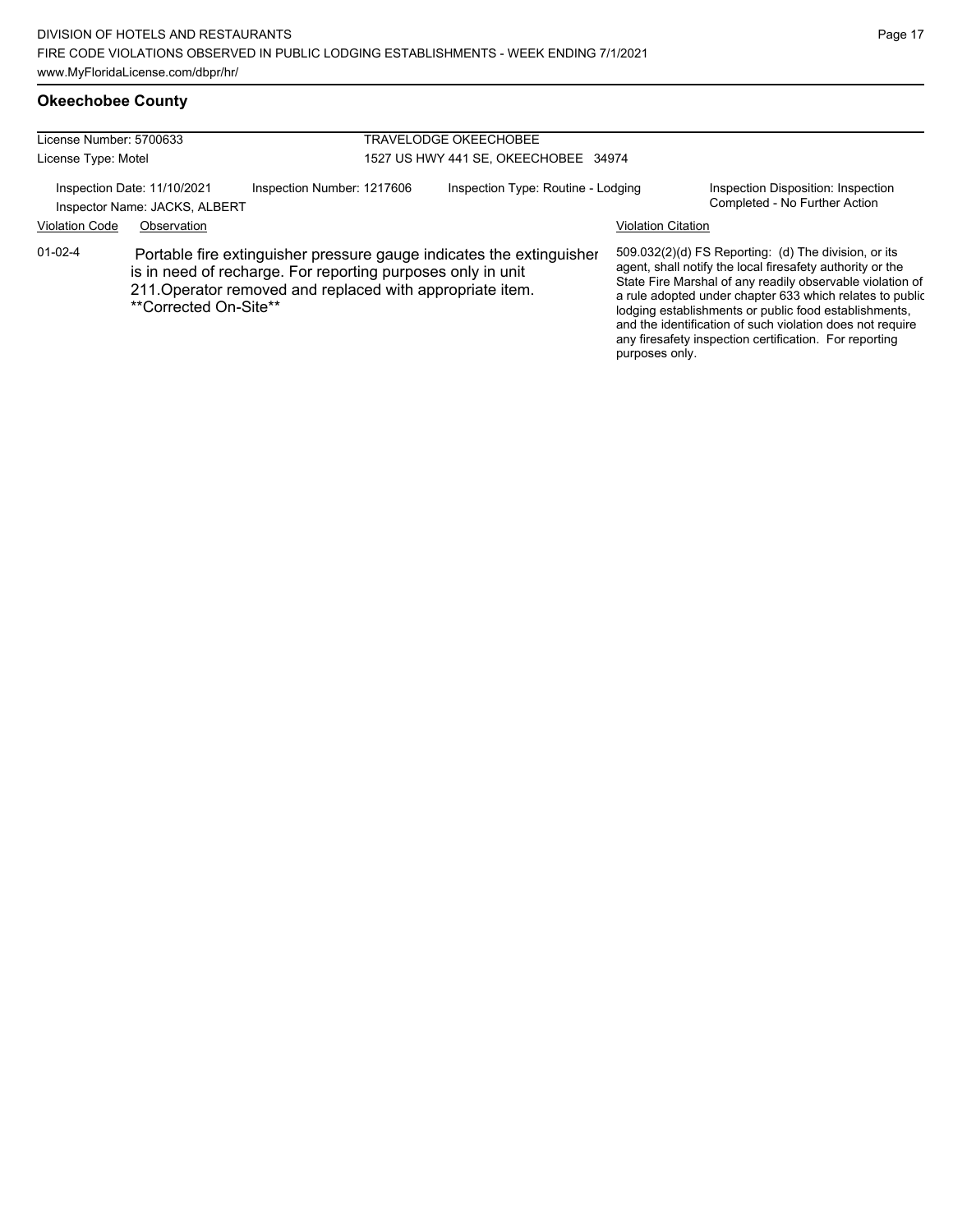### **Orange County**

| License Number: 5811148 |                                                                                                           | RESIDENCE INN BY MARRIOTT ORLANDO DOWNTOWN                                                                                                                                                                      |                                                                                                                                                                                                                                                                                                                                                                                                                                                                                                                                                                              |
|-------------------------|-----------------------------------------------------------------------------------------------------------|-----------------------------------------------------------------------------------------------------------------------------------------------------------------------------------------------------------------|------------------------------------------------------------------------------------------------------------------------------------------------------------------------------------------------------------------------------------------------------------------------------------------------------------------------------------------------------------------------------------------------------------------------------------------------------------------------------------------------------------------------------------------------------------------------------|
| License Type: Hotel     |                                                                                                           | 680 N ORANGE AVE, ORLANDO 32801                                                                                                                                                                                 |                                                                                                                                                                                                                                                                                                                                                                                                                                                                                                                                                                              |
|                         | Inspection Date: 11/12/2021<br>Inspection Number: 1160289<br>Inspector Name: PLEICONES, KIM               | Inspection Type: Routine - Lodging                                                                                                                                                                              | Inspection Disposition: Call Back -<br>Complied                                                                                                                                                                                                                                                                                                                                                                                                                                                                                                                              |
| <b>Violation Code</b>   | Observation                                                                                               |                                                                                                                                                                                                                 | <b>Violation Citation</b>                                                                                                                                                                                                                                                                                                                                                                                                                                                                                                                                                    |
| $04 - 01 - 4$           | alarm control panel. For reporting purposes only.<br>follow-up inspection 2021-11-12. ** Time Extended**  | - From initial inspection : Trouble/alarm light illuminated on the fire<br>- From                                                                                                                               | 509.032(2)(d) FS Reporting: The division, or its agent,<br>shall notify the local firesafety authority or the State Fire<br>Marshal of any readily observable violation of a rule<br>adopted under chapter 633 which relates to public<br>lodging establishments or public food establishments,<br>and the identification of such violation does not require<br>any firesafety inspection certification. For reporting<br>purposes only.                                                                                                                                     |
| License Number: 5809011 |                                                                                                           | HOMETOWNE STUDIOS ORLANDO UCF AREA 3513                                                                                                                                                                         |                                                                                                                                                                                                                                                                                                                                                                                                                                                                                                                                                                              |
| License Type: Hotel     |                                                                                                           | 12350 E COLONIAL DR, ORLANDO 32826                                                                                                                                                                              |                                                                                                                                                                                                                                                                                                                                                                                                                                                                                                                                                                              |
|                         | Inspection Date: 11/10/2021<br>Inspection Number: 1163351<br>Inspector Name: VALERIO, GRACE               | Inspection Type: Complaint Full                                                                                                                                                                                 | Inspection Disposition: Inspection<br>Completed - No Further Action                                                                                                                                                                                                                                                                                                                                                                                                                                                                                                          |
| <b>Violation Code</b>   | Observation                                                                                               |                                                                                                                                                                                                                 | <b>Violation Citation</b>                                                                                                                                                                                                                                                                                                                                                                                                                                                                                                                                                    |
| $04 - 01 - 4$           | reporting purposes only.<br>- Error code: TROUBL WATERFLOW, 2ND FLOOR WATER<br>FLOW, INVREP, 111021 2M056 | Trouble/alarm light illuminated on the fire alarm control panel. For                                                                                                                                            | 509.032(2)(d) FS Reporting: The division, or its agent,<br>shall notify the local firesafety authority or the State Fire<br>Marshal of any readily observable violation of a rule<br>adopted under chapter 633 which relates to public<br>lodging establishments or public food establishments,<br>and the identification of such violation does not require<br>any firesafety inspection certification. For reporting<br>purposes only.                                                                                                                                     |
| 07-04-4                 | purposes only.<br>alarm.                                                                                  | Electrical outlet damaged to indicate a malfunction. For reporting<br>- Room 230 wires exposed (fire alarm box). Outlet cover detached<br>behind right side bed. Per operator working on finding short for fire | 509.032(2)(d) FS Reporting: (d) The division, or its<br>agent, shall notify the local firesafety authority or the<br>State Fire Marshal of any readily observable violation of<br>a rule adopted under chapter 633 which relates to public<br>lodging establishments or public food establishments,<br>and the identification of such violation does not require<br>any firesafety inspection certification. For reporting<br>purposes only.                                                                                                                                 |
| 08-04-4                 | Boiler certificate not posted in the boiler room. For reporting<br>purposes only.                         |                                                                                                                                                                                                                 | 61C-1.004(10) FAC and 509.032(2)(d) FS Reporting:<br>61C-1.004(10) The insurance inspector's boiler report<br>shall be posted in the boiler room. 509.032(2)(d) The<br>division, or its agent, shall notify the local firesafety<br>authority or the State Fire Marshal of any readily<br>observable violation of a rule adopted under chapter 63.<br>which relates to public lodging establishments or public<br>food establishments, and the identification of such<br>violation does not require any firesafety inspection<br>certification. For reporting purposes only. |
| License Number: 5801553 |                                                                                                           | DAYS INN ORLANDO                                                                                                                                                                                                |                                                                                                                                                                                                                                                                                                                                                                                                                                                                                                                                                                              |
| License Type: Motel     |                                                                                                           | 2500 W 33 ST, ORLANDO 32839                                                                                                                                                                                     |                                                                                                                                                                                                                                                                                                                                                                                                                                                                                                                                                                              |
|                         | Inspection Date: 11/02/2021<br>Inspection Number: 1221097<br>Inspector Name: PASIECKI, VICTORIA           | Inspection Type: Complaint Full                                                                                                                                                                                 | Inspection Disposition: Inspection<br>Completed - No Further Action                                                                                                                                                                                                                                                                                                                                                                                                                                                                                                          |
| <b>Violation Code</b>   | Observation                                                                                               |                                                                                                                                                                                                                 | <b>Violation Citation</b>                                                                                                                                                                                                                                                                                                                                                                                                                                                                                                                                                    |
| 04-07-4                 | Trouble/alarm light illuminated on the smoke detector panel                                               | connected to the fire alarm system. For reporting purposes only.<br>System Trouble light illuminated on fire Panay behind front desk                                                                            | 509.032(2)(d) FS Reporting: The division, or its agent,<br>shall notify the local firesafety authority or the State Fire<br>Marshal of any readily observable violation of a rule<br>adopted under chapter 633 which relates to public<br>lodging establishments or public food establishments,                                                                                                                                                                                                                                                                              |

and the identification of such violation does not require any firesafety inspection certification. For reporting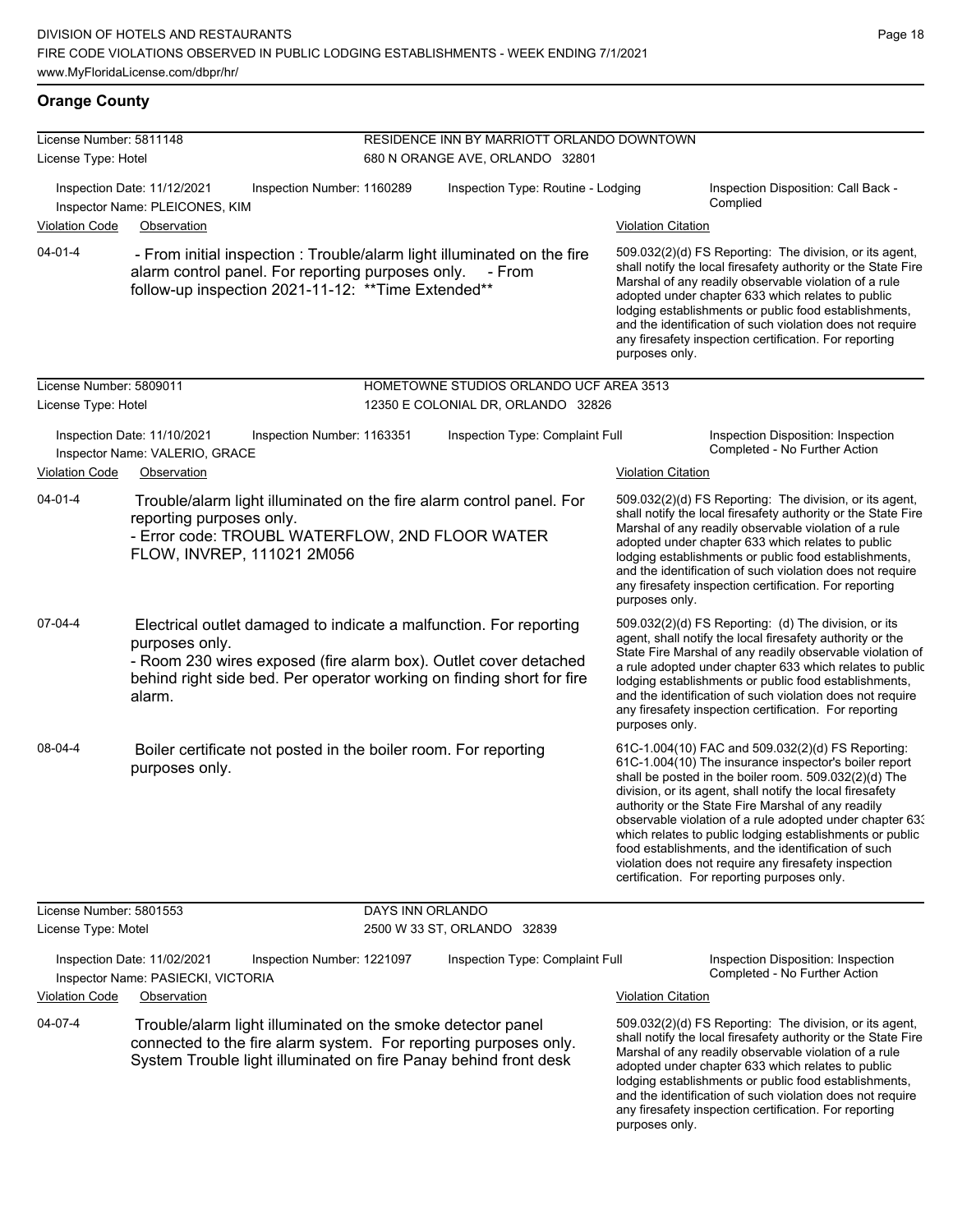# **Osceola County**

| License Number: 5900233 |                                                            |                                                                                                                                                                                                                                           | MAINGATE LAKESIDE RESORT                            |                           |                                                                                                                                                                                                                                                                                                                                                                                                                                                                                                                                                                                                                                                                                                  |
|-------------------------|------------------------------------------------------------|-------------------------------------------------------------------------------------------------------------------------------------------------------------------------------------------------------------------------------------------|-----------------------------------------------------|---------------------------|--------------------------------------------------------------------------------------------------------------------------------------------------------------------------------------------------------------------------------------------------------------------------------------------------------------------------------------------------------------------------------------------------------------------------------------------------------------------------------------------------------------------------------------------------------------------------------------------------------------------------------------------------------------------------------------------------|
| License Type: Hotel     |                                                            |                                                                                                                                                                                                                                           | 7769 W. IRLO BRONSON MEMORIAL HWY., KISSIMMEE 34747 |                           |                                                                                                                                                                                                                                                                                                                                                                                                                                                                                                                                                                                                                                                                                                  |
|                         | Inspection Date: 11/10/2021<br>Inspector Name: IRVEN, RYAN | Inspection Number: 1163301                                                                                                                                                                                                                | Inspection Type: Complaint Full                     |                           | Inspection Disposition: Call Back -<br>Complied                                                                                                                                                                                                                                                                                                                                                                                                                                                                                                                                                                                                                                                  |
| <b>Violation Code</b>   | Observation                                                |                                                                                                                                                                                                                                           |                                                     | <b>Violation Citation</b> |                                                                                                                                                                                                                                                                                                                                                                                                                                                                                                                                                                                                                                                                                                  |
| $04 - 01 - 4$           |                                                            | - From initial inspection : Trouble/alarm light illuminated on the fire<br>alarm control panel. For reporting purposes only. Fire panel in<br>supervisory and trouble. ** Repeat Violation**<br>inspection 2021-11-10: ** Time Extended** | - From follow-up                                    | purposes only.            | 509.032(2)(d) FS Reporting: The division, or its agent,<br>shall notify the local firesafety authority or the State Fire<br>Marshal of any readily observable violation of a rule<br>adopted under chapter 633 which relates to public<br>lodging establishments or public food establishments,<br>and the identification of such violation does not require<br>any firesafety inspection certification. For reporting                                                                                                                                                                                                                                                                           |
| $04 - 01 - 4$           | **Repeat Violation**                                       | Trouble/alarm light illuminated on the fire alarm control panel. For<br>reporting purposes only. Fire panel in supervisory and trouble.                                                                                                   |                                                     | purposes only.            | 509.032(2)(d) FS Reporting: The division, or its agent,<br>shall notify the local firesafety authority or the State Fire<br>Marshal of any readily observable violation of a rule<br>adopted under chapter 633 which relates to public<br>lodging establishments or public food establishments,<br>and the identification of such violation does not require<br>any firesafety inspection certification. For reporting                                                                                                                                                                                                                                                                           |
| License Number: 5900879 |                                                            |                                                                                                                                                                                                                                           | THE GRAND ORLANDO RESORT AT CELEBRATION             |                           |                                                                                                                                                                                                                                                                                                                                                                                                                                                                                                                                                                                                                                                                                                  |
| License Type: Hotel     |                                                            |                                                                                                                                                                                                                                           | 2900 PKWY BLVD, KISSIMMEE 34747                     |                           |                                                                                                                                                                                                                                                                                                                                                                                                                                                                                                                                                                                                                                                                                                  |
|                         | Inspection Date: 11/09/2021<br>Inspector Name: IRVEN, RYAN | Inspection Number: 1163303                                                                                                                                                                                                                | Inspection Type: Complaint Full                     |                           | Inspection Disposition: Inspection<br>Completed - No Further Action                                                                                                                                                                                                                                                                                                                                                                                                                                                                                                                                                                                                                              |
| <b>Violation Code</b>   | Observation                                                |                                                                                                                                                                                                                                           |                                                     | <b>Violation Citation</b> |                                                                                                                                                                                                                                                                                                                                                                                                                                                                                                                                                                                                                                                                                                  |
| $04 - 01 - 4$           |                                                            | Trouble/alarm light illuminated on the fire alarm control panel. For<br>reporting purposes only. Fire panel in Supervisory Alarm                                                                                                          |                                                     | purposes only.            | 509.032(2)(d) FS Reporting: The division, or its agent,<br>shall notify the local firesafety authority or the State Fire<br>Marshal of any readily observable violation of a rule<br>adopted under chapter 633 which relates to public<br>lodging establishments or public food establishments,<br>and the identification of such violation does not require<br>any firesafety inspection certification. For reporting                                                                                                                                                                                                                                                                           |
| 08-01-4                 | reporting purposes only.                                   | Boiler certificate or insurance inspector's boiler report expired. For<br>Jurisdiction # 017518 expired 12/11/2020<br>Jurisdiction # 122951 expired 3/21/2021                                                                             |                                                     |                           | 61C-1.004(10) FAC and 509.032(2)(d) FS Reporting:<br>61C-1.004(10) The insurance inspector's boiler report is<br>required annually for power boilers and high<br>pressure/high temperature boilers and biannually for low<br>pressure steam or vapor heating boilers. 509.032(2)(d)<br>The division, or its agent, shall notify the local firesafety<br>authority or the State Fire Marshal of any readily<br>observable violation of a rule adopted under chapter 63.<br>which relates to public lodging establishments or public<br>food establishments, and the identification of such<br>violation does not require any firesafety inspection<br>certification. For reporting purposes only. |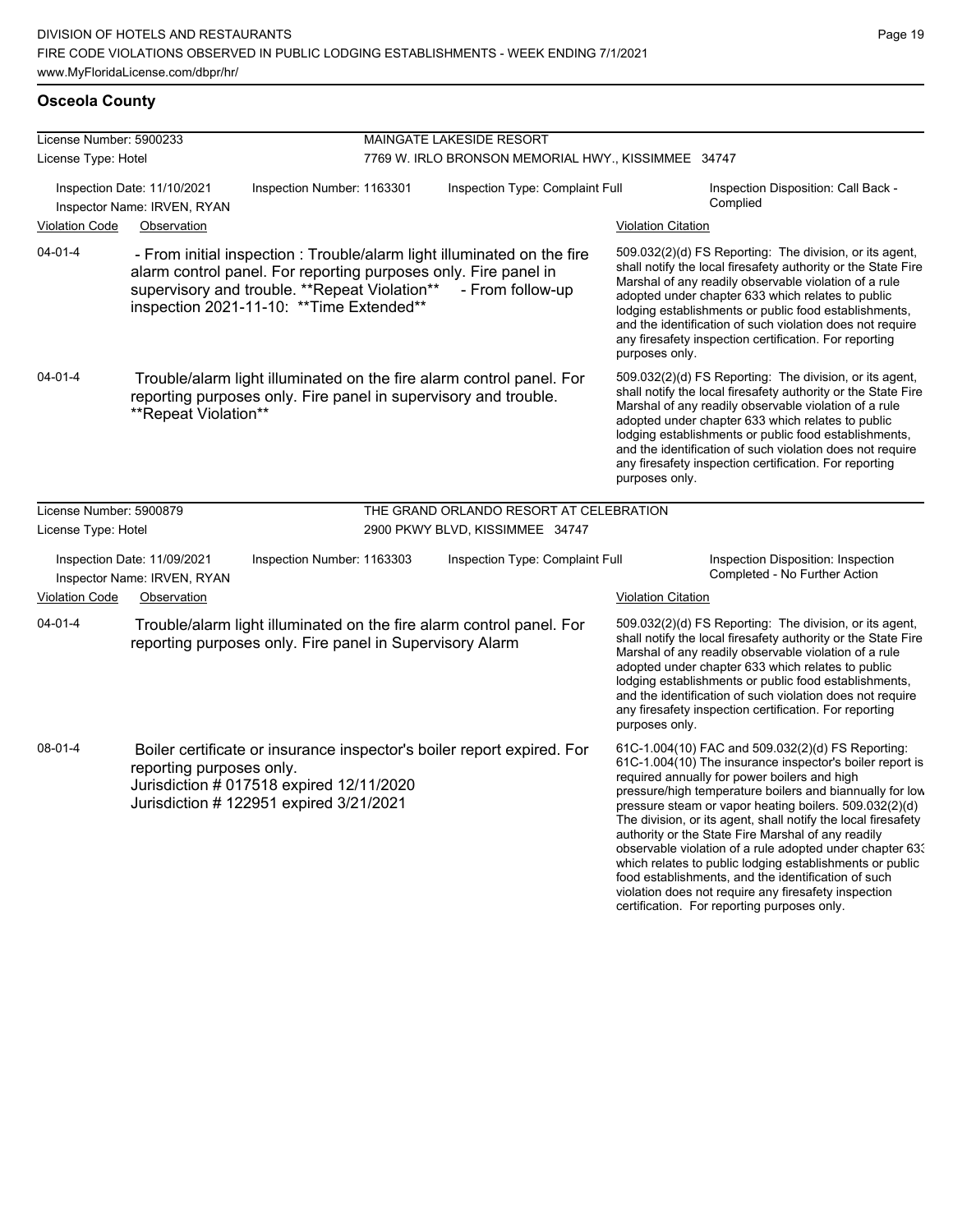### **Palm Beach County**

| License Number: 6012192 |                                                                  |                                                                                                                     |                                            | EXTENDED STAY AMERICA SUITES #1568                                                                                                       |                           |                                                                                                                                                                                                                                                                                                                                                                                                                            |  |  |
|-------------------------|------------------------------------------------------------------|---------------------------------------------------------------------------------------------------------------------|--------------------------------------------|------------------------------------------------------------------------------------------------------------------------------------------|---------------------------|----------------------------------------------------------------------------------------------------------------------------------------------------------------------------------------------------------------------------------------------------------------------------------------------------------------------------------------------------------------------------------------------------------------------------|--|--|
| License Type: Hotel     |                                                                  |                                                                                                                     | 700 NORTHPOINT PKWY, WEST PALM BEACH 33407 |                                                                                                                                          |                           |                                                                                                                                                                                                                                                                                                                                                                                                                            |  |  |
|                         | Inspection Date: 11/09/2021<br>Inspector Name: MCCARTHY, RAMONA  | Inspection Number: 1163335                                                                                          |                                            | Inspection Type: Complaint Full                                                                                                          |                           | Inspection Disposition: Inspection<br>Completed - No Further Action                                                                                                                                                                                                                                                                                                                                                        |  |  |
| <b>Violation Code</b>   | Observation                                                      |                                                                                                                     |                                            |                                                                                                                                          | <b>Violation Citation</b> |                                                                                                                                                                                                                                                                                                                                                                                                                            |  |  |
| $01 - 02 - 4$           | Second floor.                                                    | is in need of recharge. For reporting purposes only.                                                                |                                            | Portable fire extinguisher pressure gauge indicates the extinguisher                                                                     | purposes only.            | 509.032(2)(d) FS Reporting: (d) The division, or its<br>agent, shall notify the local firesafety authority or the<br>State Fire Marshal of any readily observable violation of<br>a rule adopted under chapter 633 which relates to public<br>lodging establishments or public food establishments,<br>and the identification of such violation does not require<br>any firesafety inspection certification. For reporting |  |  |
| License Number: 6012440 |                                                                  |                                                                                                                     | <b>SUNDY HOUSE</b>                         |                                                                                                                                          |                           |                                                                                                                                                                                                                                                                                                                                                                                                                            |  |  |
| License Type: Apartment |                                                                  |                                                                                                                     |                                            | 106 S SWINTON AVE, DELRAY BEACH 33444                                                                                                    |                           |                                                                                                                                                                                                                                                                                                                                                                                                                            |  |  |
|                         | Inspection Date: 11/10/2021<br>Inspector Name: GOODWIN, NICHOLAS | Inspection Number: 1517740                                                                                          |                                            | Inspection Type: Routine - Lodging                                                                                                       |                           | Inspection Disposition: Warning<br><b>Issued</b>                                                                                                                                                                                                                                                                                                                                                                           |  |  |
| <b>Violation Code</b>   | Observation                                                      |                                                                                                                     |                                            |                                                                                                                                          | <b>Violation Citation</b> |                                                                                                                                                                                                                                                                                                                                                                                                                            |  |  |
| 05-02-5                 | For reporting purposes only.                                     |                                                                                                                     |                                            | Hearing-impaired smoke detector is not functioning when tested.                                                                          | purposes only.            | 509.032(2)(d) FS Reporting: The division, or its agent,<br>shall notify the local firesafety authority or the State Fire<br>Marshal of any readily observable violation of a rule<br>adopted under chapter 633 which relates to public<br>lodging establishments or public food establishments,<br>and the identification of such violation does not require<br>any firesafety inspection certification. For reporting     |  |  |
| License Number: 6014325 |                                                                  |                                                                                                                     |                                            | KIRSCHBAUM LAW OFFICE LLC                                                                                                                |                           |                                                                                                                                                                                                                                                                                                                                                                                                                            |  |  |
| License Type: Apartment |                                                                  |                                                                                                                     |                                            | 1426 S N ST, LAKE WORTH 33460                                                                                                            |                           |                                                                                                                                                                                                                                                                                                                                                                                                                            |  |  |
|                         | Inspection Date: 11/09/2021<br>Inspector Name: SINGH, GAJENDRA   | Inspection Number: 1519977                                                                                          |                                            | Inspection Type: Routine - Lodging                                                                                                       |                           | Inspection Disposition: Inspection<br>Completed - No Further Action                                                                                                                                                                                                                                                                                                                                                        |  |  |
| <b>Violation Code</b>   | Observation                                                      |                                                                                                                     |                                            |                                                                                                                                          | <b>Violation Citation</b> |                                                                                                                                                                                                                                                                                                                                                                                                                            |  |  |
| $07 - 01 - 4$           |                                                                  | Damaged electrical wire(s). For reporting purposes only.<br>Fire alarm hanging by the wire in front of apartment 32 |                                            |                                                                                                                                          | purposes only.            | 509.032(2)(d) FS Reporting: (d) The division, or its<br>agent, shall notify the local firesafety authority or the<br>State Fire Marshal of any readily observable violation of<br>a rule adopted under chapter 633 which relates to public<br>lodging establishments or public food establishments,<br>and the identification of such violation does not require<br>any firesafety inspection certification. For reporting |  |  |
| License Number: 6005626 |                                                                  |                                                                                                                     | PAUL'S MOTEL                               |                                                                                                                                          |                           |                                                                                                                                                                                                                                                                                                                                                                                                                            |  |  |
| License Type: Motel     |                                                                  |                                                                                                                     |                                            | 5445 LAKE WORTH RD, GREENACRES 33463                                                                                                     |                           |                                                                                                                                                                                                                                                                                                                                                                                                                            |  |  |
|                         | Inspection Date: 11/08/2021<br>Inspector Name: AHLE, ROBERT      | Inspection Number: 1220502                                                                                          |                                            | Inspection Type: Routine - Lodging                                                                                                       |                           | Inspection Disposition: Inspection<br>Completed - No Further Action                                                                                                                                                                                                                                                                                                                                                        |  |  |
| <b>Violation Code</b>   | Observation                                                      |                                                                                                                     |                                            |                                                                                                                                          | <b>Violation Citation</b> |                                                                                                                                                                                                                                                                                                                                                                                                                            |  |  |
| $01 - 02 - 4$           | 102. ** Repeat Violation**                                       |                                                                                                                     |                                            | Portable fire extinguisher pressure gauge indicates the extinguisher<br>is in need of recharge. For reporting purposes only. Observed at | purposes only.            | 509.032(2)(d) FS Reporting: (d) The division, or its<br>agent, shall notify the local firesafety authority or the<br>State Fire Marshal of any readily observable violation of<br>a rule adopted under chapter 633 which relates to public<br>lodging establishments or public food establishments,<br>and the identification of such violation does not require<br>any firesafety inspection certification. For reporting |  |  |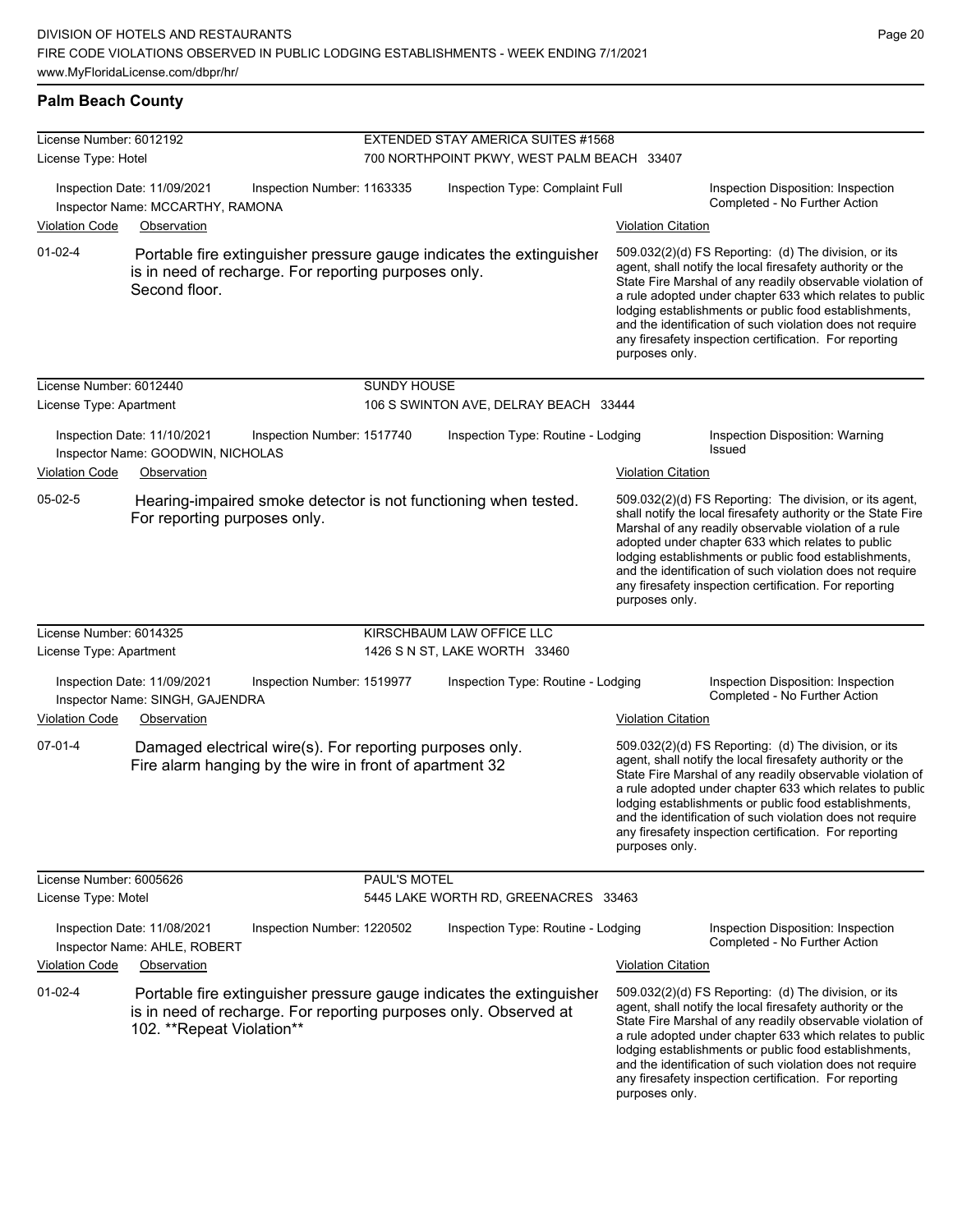| License Number: 6012275 |                                                             |                                                                                                                                 | CHELSEA COMMONS APARTMENTS         |  |                           |                                                                                                                                                                                                                                                                                                 |  |
|-------------------------|-------------------------------------------------------------|---------------------------------------------------------------------------------------------------------------------------------|------------------------------------|--|---------------------------|-------------------------------------------------------------------------------------------------------------------------------------------------------------------------------------------------------------------------------------------------------------------------------------------------|--|
| License Type: Apartment |                                                             |                                                                                                                                 | 1400 PINE CIR, GREENACRES 33463    |  |                           |                                                                                                                                                                                                                                                                                                 |  |
|                         | Inspection Date: 11/09/2021<br>Inspector Name: AHLE, ROBERT | Inspection Number: 1527044                                                                                                      | Inspection Type: Routine - Lodging |  |                           | Inspection Disposition: Inspection<br>Completed - No Further Action                                                                                                                                                                                                                             |  |
| <b>Violation Code</b>   | Observation                                                 |                                                                                                                                 |                                    |  | <b>Violation Citation</b> |                                                                                                                                                                                                                                                                                                 |  |
| 04-07-4                 | Observed at building 1200                                   | Trouble/alarm light illuminated on the smoke detector panel<br>connected to the fire alarm system. For reporting purposes only. |                                    |  |                           | 509.032(2)(d) FS Reporting: The division, or its agent,<br>shall notify the local firesafety authority or the State Fire<br>Marshal of any readily observable violation of a rule<br>adopted under chapter 633 which relates to public<br>lodging establishments or public food establishments, |  |

and the identification of such violation does not require any firesafety inspection certification. For reporting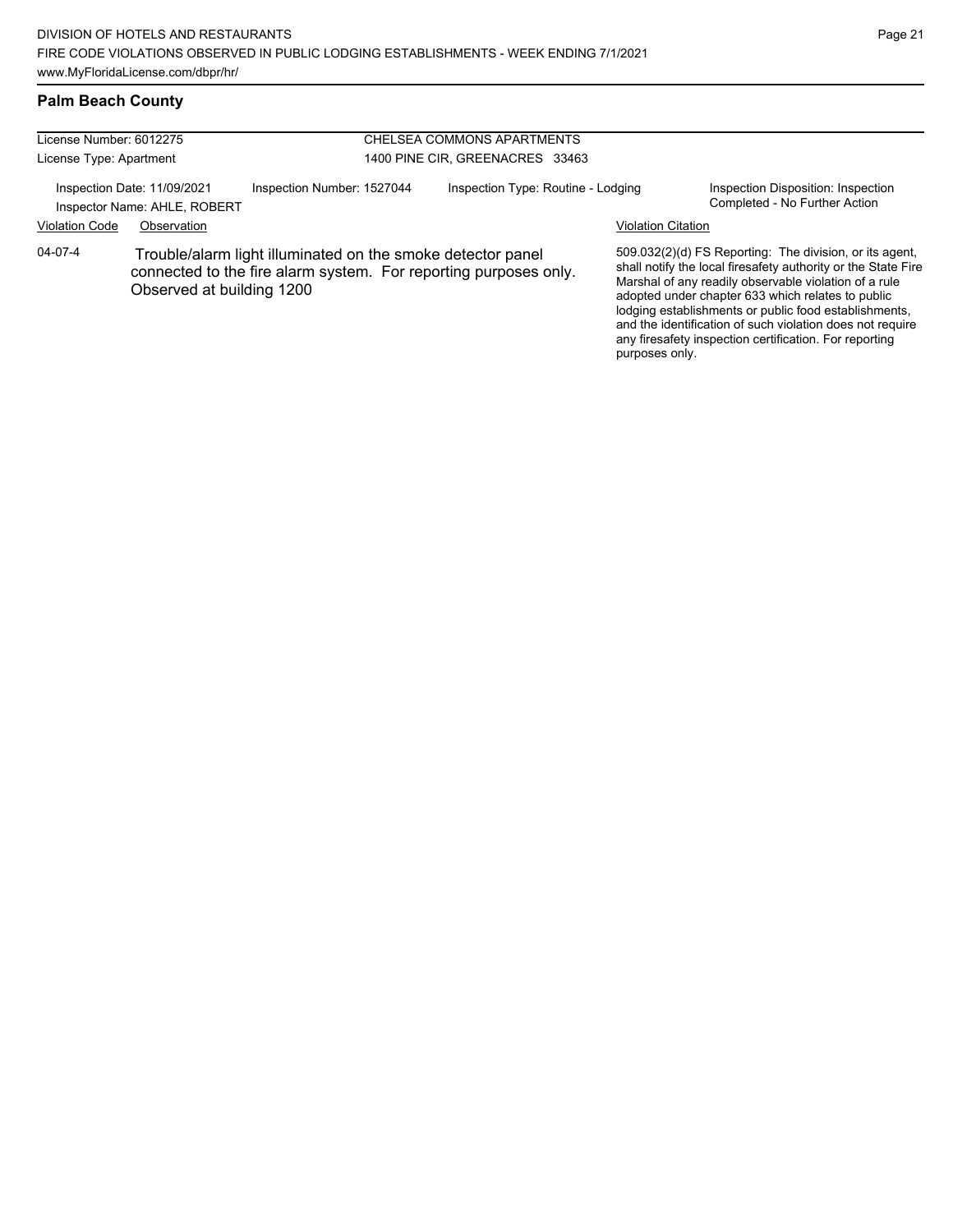and the identification of such violation does not require any firesafety inspection certification. For reporting

purposes only.

### **Pinellas County**

| License Number: 6215897                                      |             |                                                                  | KAI LUA LLC                        |                                                                      |                           |                                                                                                                                                                                                                                                                                                     |  |
|--------------------------------------------------------------|-------------|------------------------------------------------------------------|------------------------------------|----------------------------------------------------------------------|---------------------------|-----------------------------------------------------------------------------------------------------------------------------------------------------------------------------------------------------------------------------------------------------------------------------------------------------|--|
| License Type: Apartment                                      |             |                                                                  | 1200 70 ST N, ST. PETERSBURG 33710 |                                                                      |                           |                                                                                                                                                                                                                                                                                                     |  |
| Inspection Date: 11/10/2021<br>Inspector Name: HOBBS, ANDREW |             | Inspection Number: 1517878                                       |                                    | Inspection Type: Routine - Lodging                                   |                           | Inspection Disposition: Inspection<br>Completed - No Further Action                                                                                                                                                                                                                                 |  |
| <b>Violation Code</b>                                        | Observation |                                                                  |                                    |                                                                      | <b>Violation Citation</b> |                                                                                                                                                                                                                                                                                                     |  |
| $01-02-4$                                                    |             | is in need of recharge. For reporting purposes only. Near unitv3 |                                    | Portable fire extinguisher pressure gauge indicates the extinguisher |                           | 509.032(2)(d) FS Reporting: (d) The division, or its<br>agent, shall notify the local firesafety authority or the<br>State Fire Marshal of any readily observable violation of<br>a rule adopted under chapter 633 which relates to public<br>lodging establishments or public food establishments. |  |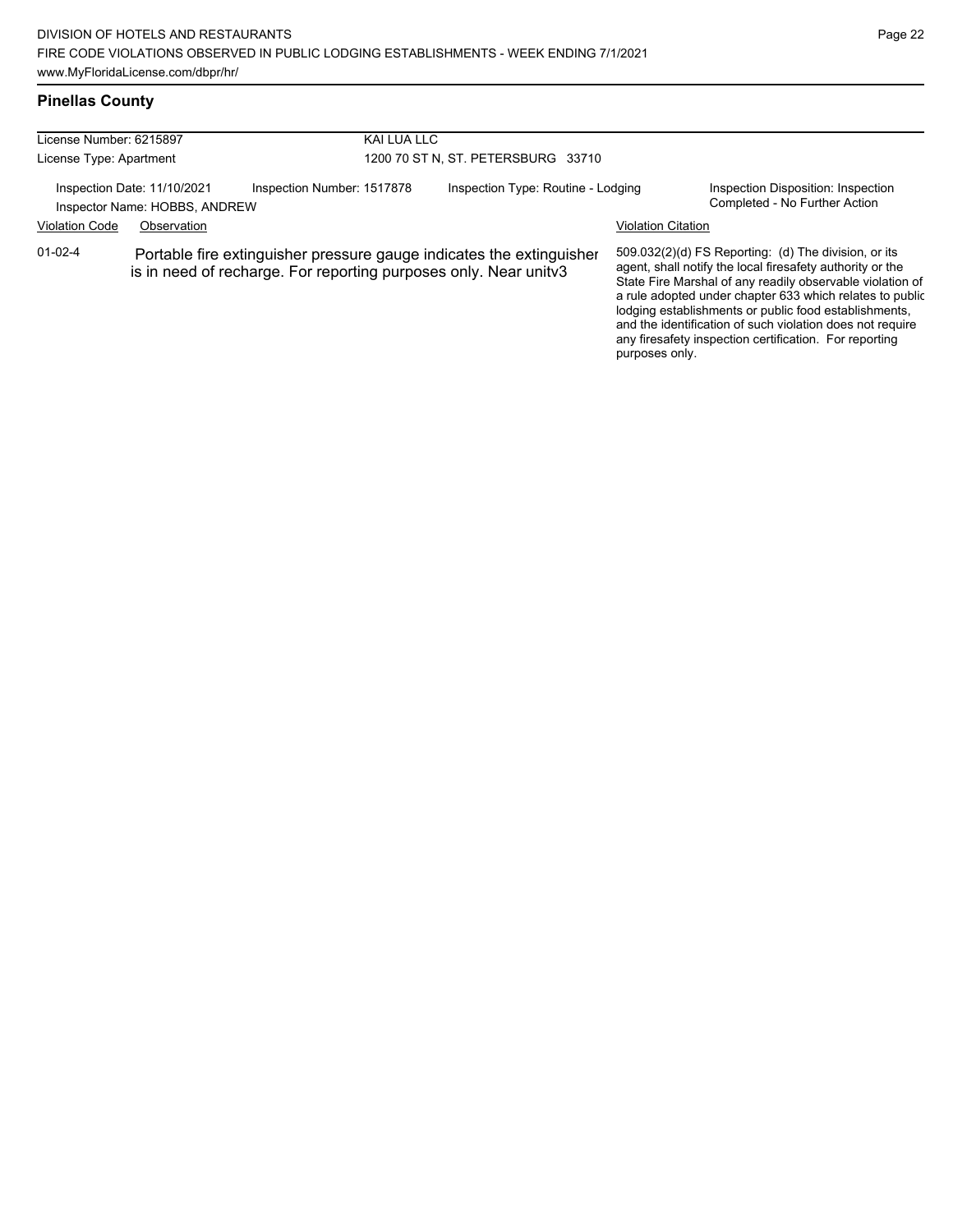and the identification of such violation does not require any firesafety inspection certification. For reporting

purposes only.

# **Sarasota County**

| License Number: 6803696<br>License Type: Motel                                                |                                                                                                                                                                                                                                                    |  | ABVI NORTH PORT<br>14000 TAMIAMI TRAIL, NORTH PORT 34287 |  |                                                                                                                                                                                                                                                                                                     |  |
|-----------------------------------------------------------------------------------------------|----------------------------------------------------------------------------------------------------------------------------------------------------------------------------------------------------------------------------------------------------|--|----------------------------------------------------------|--|-----------------------------------------------------------------------------------------------------------------------------------------------------------------------------------------------------------------------------------------------------------------------------------------------------|--|
| Inspection Number: 1221024<br>Inspection Date: 11/08/2021<br>Inspector Name: KEATING, PATRICK |                                                                                                                                                                                                                                                    |  | Inspection Type: Lodging-Licensing<br>Inspection         |  | Inspection Disposition: Inspection<br>Completed - No Further Action                                                                                                                                                                                                                                 |  |
| <b>Violation Code</b>                                                                         | Observation                                                                                                                                                                                                                                        |  |                                                          |  | <b>Violation Citation</b>                                                                                                                                                                                                                                                                           |  |
| 02-07-4                                                                                       | Flammable chemicals stored near a source of ignition. For<br>reporting purposes only. Observed gas can in storage room next<br>hot water heater. Informed operator of safety issue and observed<br>operator remove gas can. ** Corrected On-Site** |  |                                                          |  | 509.032(2)(d) FS Reporting: (d) The division, or its<br>agent, shall notify the local firesafety authority or the<br>State Fire Marshal of any readily observable violation of<br>a rule adopted under chapter 633 which relates to public<br>lodging establishments or public food establishments, |  |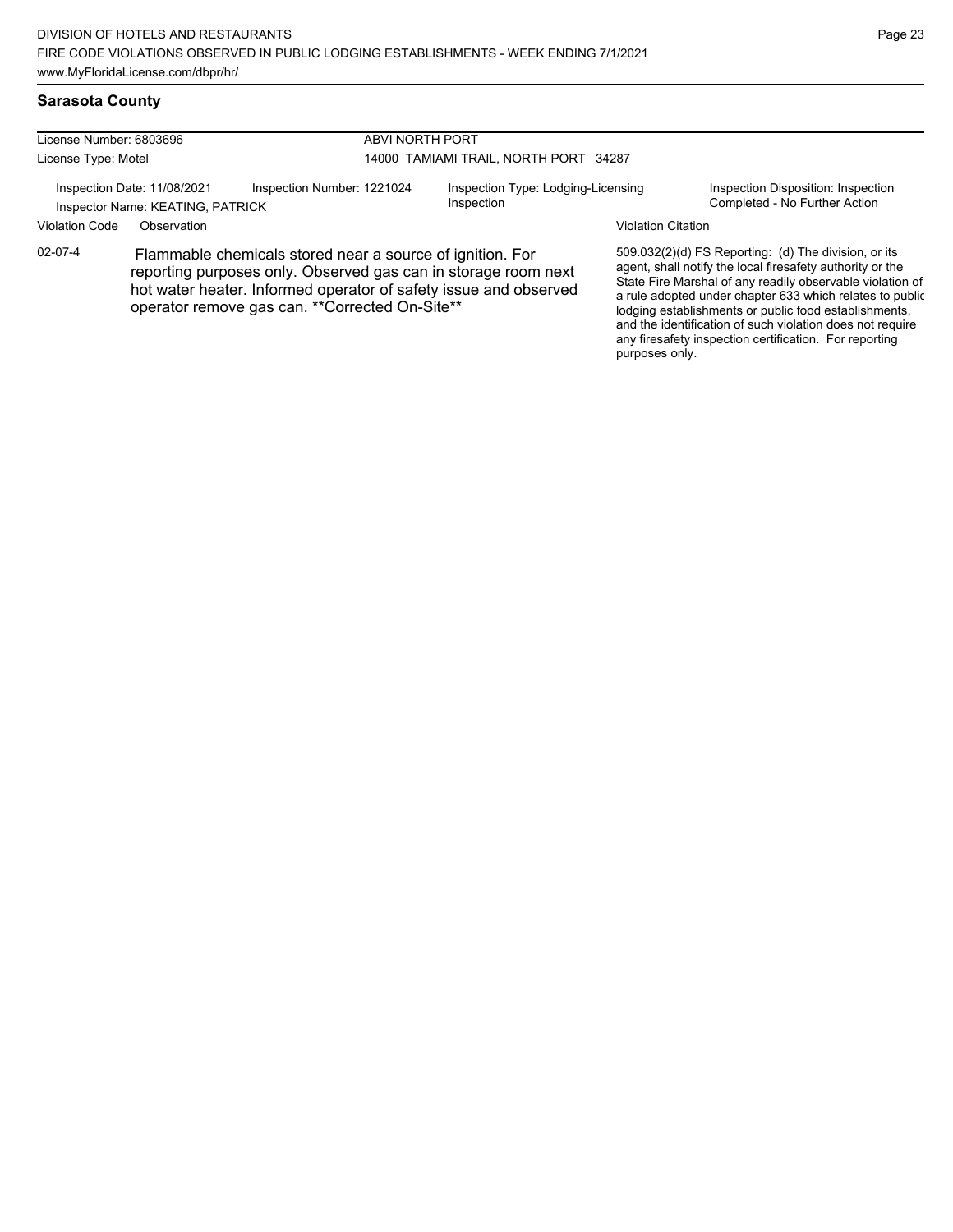# **St. Lucie County**

| License Number: 6602564                                        |             | <b>IXORIA LLC</b>                                                                                                                                                               |                                        |                           |                                                                                                                                                                                                                                                                                                                                                                                                                            |  |  |
|----------------------------------------------------------------|-------------|---------------------------------------------------------------------------------------------------------------------------------------------------------------------------------|----------------------------------------|---------------------------|----------------------------------------------------------------------------------------------------------------------------------------------------------------------------------------------------------------------------------------------------------------------------------------------------------------------------------------------------------------------------------------------------------------------------|--|--|
| License Type: Apartment                                        |             |                                                                                                                                                                                 | 604-610 IXORIA AVE., FORT PIERCE 34982 |                           |                                                                                                                                                                                                                                                                                                                                                                                                                            |  |  |
| Inspection Date: 11/08/2021<br>Inspector Name: HARROD, JESSICA |             | Inspection Number: 1514233                                                                                                                                                      | Inspection Type: Routine - Lodging     |                           | Inspection Disposition: Inspection<br>Completed - No Further Action                                                                                                                                                                                                                                                                                                                                                        |  |  |
| <b>Violation Code</b>                                          | Observation |                                                                                                                                                                                 |                                        | <b>Violation Citation</b> |                                                                                                                                                                                                                                                                                                                                                                                                                            |  |  |
| $01-02-4$                                                      |             | Portable fire extinguisher pressure gauge indicates the extinguisher<br>is in need of recharge. For reporting purposes only stair way of<br>building 604 near apartment A1 & B1 |                                        |                           | 509.032(2)(d) FS Reporting: (d) The division, or its<br>agent, shall notify the local firesafety authority or the<br>State Fire Marshal of any readily observable violation of<br>a rule adopted under chapter 633 which relates to public<br>lodging establishments or public food establishments,<br>and the identification of such violation does not require<br>any firesafety inspection certification. For reporting |  |  |